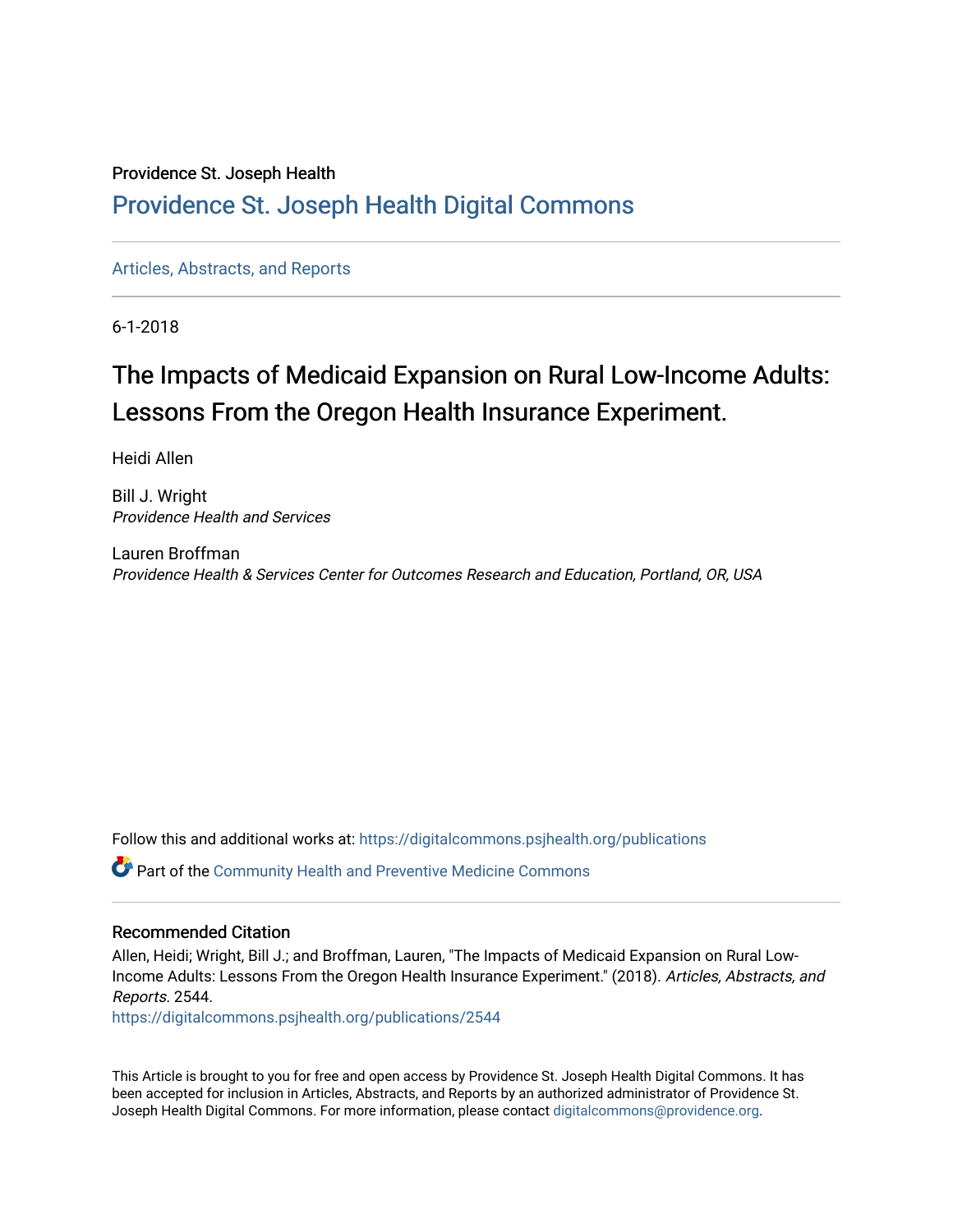

# **HHS Public Access**

Author manuscript Med Care Res Rev. Author manuscript; available in PMC 2018 June 01.

#### Published in final edited form as:

Med Care Res Rev. 2018 June ; 75(3): 354–383. doi:10.1177/1077558716688793.

## **The Impacts of Medicaid Expansion on Rural Low-Income Adults – Lessons from the Oregon Health Insurance Experiment**

#### **Heidi Allen, Ph.D.**,

Assistant Professor, School of Social Work, Columbia University, 212-851-2242

#### **Bill Wright, Ph.D.**, and

Associate Director, Providence Health and Services Center for Outcomes Research and Education, 503-215-7184

#### **Lauren Broffman, M.A.**

Associate Research Scientist, Providence Health and Services Center for Outcomes Research and Education, 716-713-4178

#### **Abstract**

Medicaid expansions through the Affordable Care Act began in January 2014, but we have little information about what is happening in rural areas where provider access and patient resources might be more limited. In 2008, Oregon held a lottery for restricted access to its Medicaid program for uninsured low-income adults not otherwise eligible for public coverage. The Oregon Health Insurance Experiment used this opportunity to conduct the first randomized controlled study of a public insurance expansion. This analysis builds off of previous work by comparing rural and urban survey outcomes and adds qualitative interviews with 86 rural study participants for context. We examine health care access and use, personal finances, and self-reported health. While urban and rural populations have unique demographic profiles, rural populations appear to have benefited from Medicaid as much as urban. Qualitative interviews revealed the distinctive challenges still facing low-income uninsured and newly insured rural populations.

#### **Keywords**

Medicaid; rural; access; Affordable Care Act

The authors declare no conflict of interest.

What should rural areas expect from Medicaid expansion? Reducing health disparities is a key goal of the Affordable Care Act, and Medicaid expansion is a central strategy for achieving that goal. Proponents of the optional Medicaid expansions hope that increasing health insurance coverage will make healthcare more accessible to poor and underserved populations, better connect them to existing resources within the delivery system, and improve their outcomes. But health disparities between urban and rural populations may be a function of more than just the affordability of care. With Medicaid expansion, will rural areas see the same "bang for the buck" as urban settings?

Author Manuscript

Author Manuscript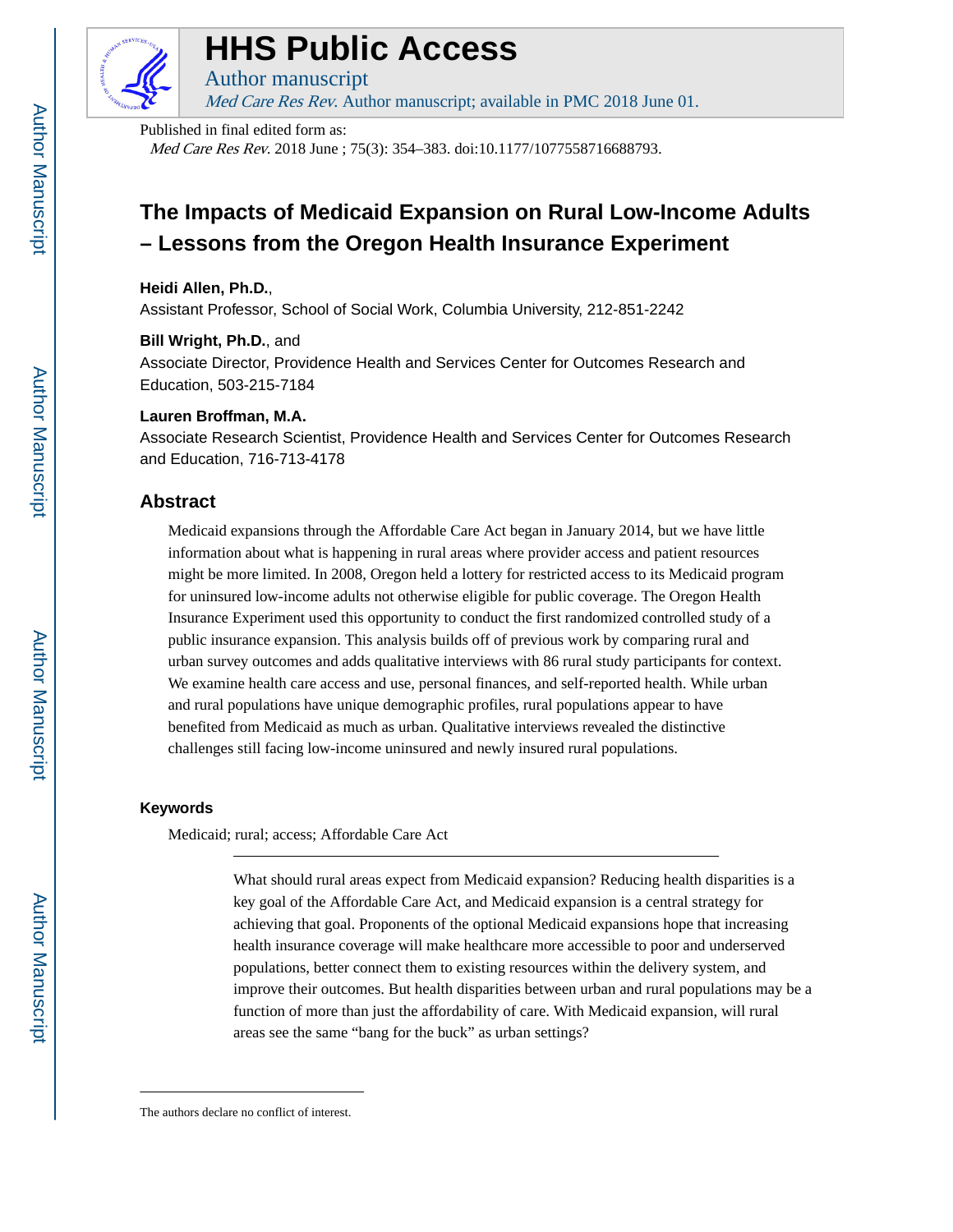There is no shortage of evidence that rural health disparities exist. When compared to suburban and urban settings, rural differences have been documented in such varying outcomes as obesity (O'Connor & Wellenius, 2012), heart disease (O'Connor & Wellenius, 2012), general chronic disease (Meit, et al., 2014), cancer mortality (Singh et al., 2011), cancer diagnosis and treatment (Sariego, 2009), diabetes (O'Connor & Wellenius, 2012; Krishna, Gillespie, & McBride, 2010), renal disease (Fan et al., 2007), and injury and trauma (Grossman et al., 1997).

What is less clear, however, is why those disparities exist. Rural residents certainly face different socioeconomic and environmental challenges than urban or suburban counterparts. They are more likely to be older, to be poor, to be less educated, to smoke more, to exercise less, and to have poor diets (Anderson, Saman, Lipsky, & Lutfivva, 2015; Meit, et al., 2014). In some areas they consume more alcohol (Meit, et al., 2014). Rural residents also often face more difficult environmental and occupational conditions (Anderson, et al., 2014; Fraser et al., 2005).

Prior to the ACA, rural adults were also more likely than urban adults to be uninsured (estimated 22.1% versus 17.4%). With Medicaid expansions this gap is narrowing, but has not yet closed (Karpman, 2015). Rural residents are less likely to have employer-sponsored coverage (57% versus 51%) and, in states that haven't expanded Medicaid, they often fall in the 'coverage gap' between Medicaid and Marketplace Exchange eligibility; two out of every three uninsured rural residents live in a state that hasn't expanded Medicaid, compared to 1 of every 2 of the urban uninsured (Newkirk & Damico, 2014).

But there are other systemic differences related to the health care delivery system that could also contribute to rural disparities. Although one in five Americans lives in a rural area, less than 11% of physicians practice in rural communities (Rosenblatt, Chen, Lishner, & Doescher,. 2010). Thus, rural residents often face reduced access to physicians, particularly in specialty areas such as mental health (Fields, Bigbee, & Bell, 2015). A lack of public transportation infrastructure may also make it more likely that transportation barriers will prevent rural populations from travelling to the care they need (Douthit, Kiv, Dwolatzky, & Biswas, 2015; Weaver, Geiger, Lu, & Case 2013). Gaining insurance doesn't necessarily give you access to a resource that doesn't exist in or near your community.

There is also mixed evidence about the quality of care available to rural residents. Because rural practitioners see more patients, the quality of care may be compromised by high patient loads (Fields, Bigbee, & Bell, 2015). Some studies have found that rural residents are less likely to receive recommended preventive services and more likely to experience a delayed diagnosis (Aboagye, Kaiser, & Hayanga, 2014; Nguyen-Pham, Leung, & McLaughlin, 2014). On the other hand, there is also some evidence that access and quality of some types of health care is actually the same or even better in rural areas (Kirchhoff, Hart, & Campbell, 2014; Miedema, Easley, & Robinson, 2013).

Overall, it is likely that urban-rural health disparities are both a function of socio-economic differences and a function of rurality itself (Erwin, et al., 2010; Peterson & Litaker, 2010; Smith, Humphreys, & Wilson, 2008). The prevailing interpretation of the research is that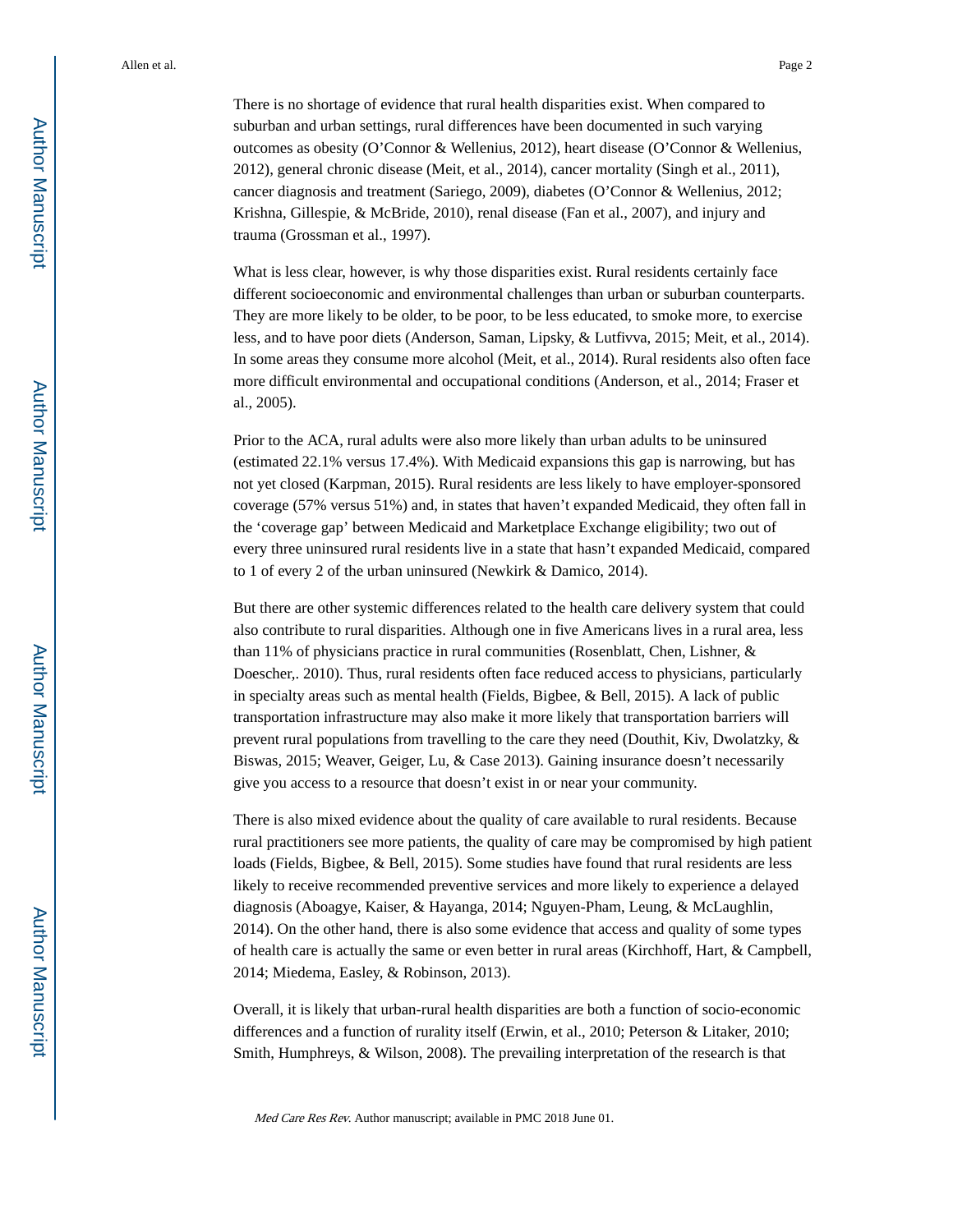Medicaid expansions may be disproportionately important to rural low-income adults, but such individuals may also experience unique challenges and barriers to benefiting from the program when compared with their urban counterparts (Mueller, et al., 2014). An assessment of the effectiveness of the ACA and Medicaid expansions should include a concentrated look at the experience of rural populations (Coburn, et al., 2014) and AHRQ has identified those who live in rural areas as a high priority population (Agency for Healthcare Research and Quality, 2011).

This study uses data from Oregon's 2008 Medicaid expansion, which was allocated by lottery to uninsured adults, to see if the causal impacts of Medicaid are similar across rural and urban populations. Previous findings from this study - the Oregon Health Insurance Experiment (OHIE) - found that overall, Medicaid increased health care use with significant increases in outpatient visits, prescriptions, hospitalizations, and emergency department visits (Finkelstein et al., 2011; Baicker et al., 2013; Allen, Wright, Harding, & Broffman, 2014). Coverage improved the financial stability of low-income adults by lowering medical debt and almost eliminating catastrophic medical costs (Finkelstein, Taubman et al., 2012). Medicaid reduced the prevalence of clinical depression, but it did not produce statistically significant reductions in high cholesterol, high blood pressure, high blood sugar, obesity, smoking, or cardiovascular risk (Baicker, Taubman et al., 2013).

#### **NEW CONTRIBUTION**

For this study, we investigate whether gaining access to health insurance has a differential effect in urban areas compared to rural using several measures of rurality that capture increasingly isolated areas. Other research has addressed the impact of Medicaid cuts on rural populations (Smith, 2013; Silberman et al., 2005), but the Oregon Health Insurance Experiment is the first study offering the opportunity to compare Medicaid expansions across rural and urban populations with an experimental design. In this paper, we provide detailed comparisons not reported in our prior work. To produce a more nuanced understanding of potential coverage impacts among rural participants, we also follow-up with in-depth qualitative interviews.

Our conceptual model for this work is the "voltage drop" notion described by Eisenberg and Power (2000). They argue that availability of health insurance does not guarantee that Americans receive high quality care. Using the metaphor of an electric circuit that can lose voltage at multiple points, there are several notable points of vulnerability for low-income adults, particularly those in rural geographic regions. Individuals in our study have gained access to a Medicaid expansion program through a lottery, thus the points identified by Eisenberg and Power most relevant for this study are 1) access to covered services, individual and institutional providers, 2) choice of providers and institutions, 3) access to consistent primary care, 4) access to referral (specialty) services, and 4) delivery of highquality health care.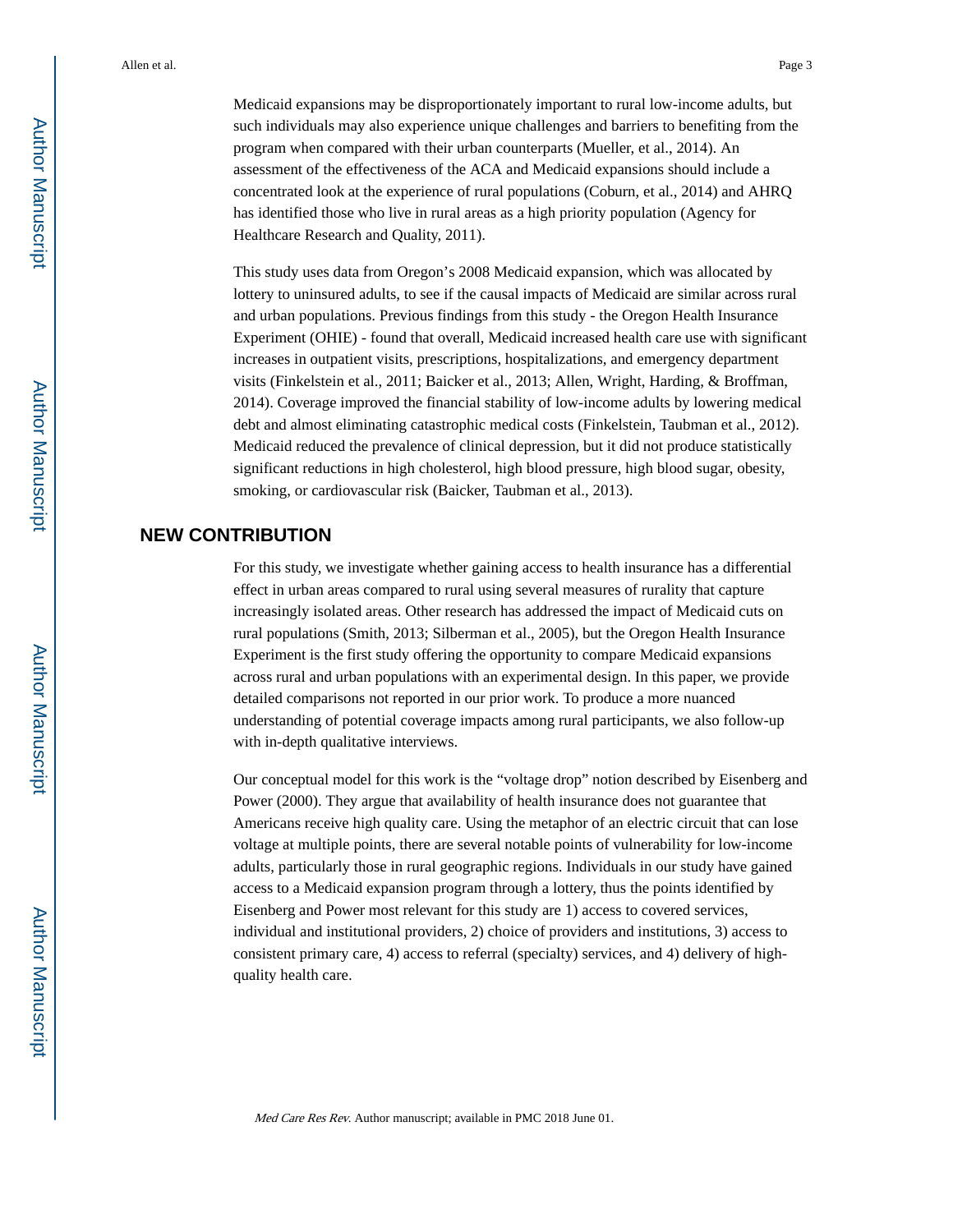#### **BACKGROUND**

In 2008, Oregon allocated limited slots in their otherwise closed Medicaid-expansion program, Oregon Health Plan Standard, by lottery. Oregon Health Plan (OHP) Standard operates under a federal 1115 waiver to offer a Medicaid package to able-bodied low-income Oregonians, ages 19–64, not categorically eligible for public coverage. To qualify, an individual must be a U.S. Citizen or legal immigrant, an Oregon resident, without insurance for 6 months, have assets under \$2,000, and make less than 100% of the federal poverty level (FPL), which changes each year to adjust for inflation. OHP Standard offers a comprehensive benefit package of inpatient, outpatient, and prescription coverage, with sliding scale monthly premiums (\$0–20) and no other cost-sharing. There is no coverage for non-emergent dental care or vision. (Allen et al., 2010)

OHP Standard closed to new enrollment in 2004 and experienced attrition to 19,000 covered lives by 2008, when there was adequate funding to add 10,000 new members (Allen et al., 2010). To manage anticipated demand and allocate the expansion fairly, the state opened a "reservation list" for five weeks (Jan-Feb, 2008) with a broad outreach effort that allowed anyone who identified as low-income and uninsured to sign up by phone, online, in person, or by mail. When the list closed, 89,824 individuals were on it. During eight lottery drawings from March through September 2008, 35,169 individuals were selected to apply for coverage. Individuals could enroll themselves and any family member but everyone had to meet eligibility requirements.

The OHIE was built around this natural experimental design and provides the first causal estimates of the impact of public coverage expansion for low-income adults (Finkelstein et al., 2012). OHIE is unique because prior studies on the impact of Medicaid expansions cannot infer causality due to selection bias: individuals with Medicaid are different in many ways from those who are uninsured, and it is impossible to know if any observed differences between the two groups are attributable to the coverage or to something else. For example, studies comparing Medicaid members to the uninsured have sometimes found that Medicaid patients fare worse than those with no coverage at all (Gaglia et al., 2011; LaPar et al., 2010); selection bias may help explain these findings if healthier people are less likely to sign up for coverage in the first place. The OHIE avoids such bias because whether or not someone had access to Medicaid was randomly determined, so any other differences between the groups should be equally present by chance.

For this paper we rely on our only sources of statewide survey data, collected at baseline and approximately one-year after the Oregon Medicaid lottery. We also conducted qualitative interviews three-years post-lottery with individuals who had returned a mail survey; the qualitative data is meant to enhance and complement the experimental quantitative findings.

#### **STUDY METHODS**

Mail Surveys. Questionnaires were mailed to almost all individuals who were selected to receive an OHP application, and a roughly equal number of individuals who weren't. Surveys were developed by the research team using previously validated measurement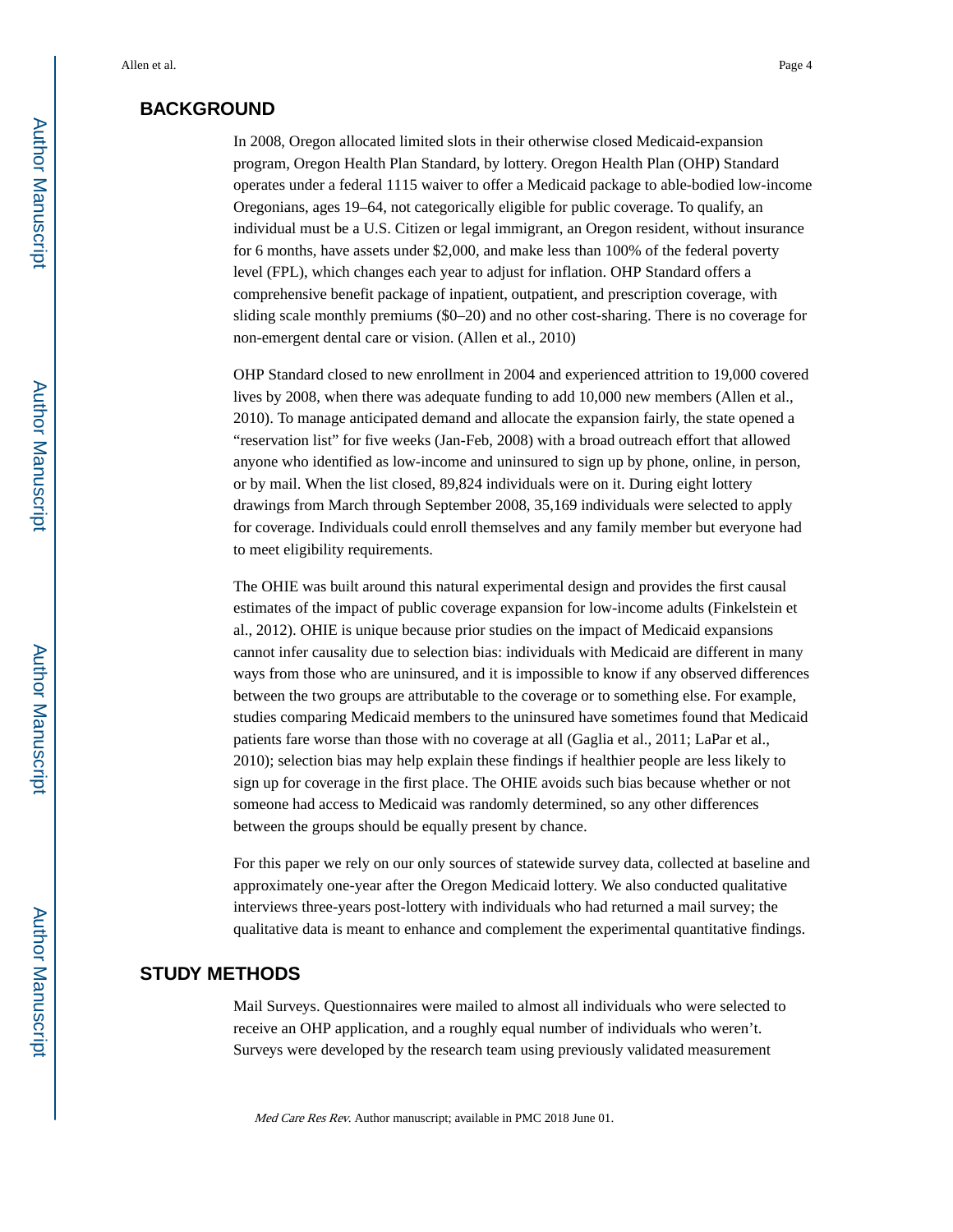constructs, and were conducted in English and Spanish. Outcomes of interest included access to care, use of care, healthcare quality, personal finances, and self-reported health outcomes. We followed a three-attempt fielding protocol and the first survey contained a \$5 incentive. Baseline surveys were mailed in June and November of 2008. Twelve-month follow-up surveys were mailed in July and August of 2009. For the follow-up survey, we implemented an intensive protocol for approximately 30% of non-responders that included phone calls, tracking efforts for those with bad addresses, and additional mailings; our effective response rate for the 12-month survey was 50%. Due to the considerable risk posed by response bias (particularly related to balance between treatment and control responses), this concern was empirically examined in Finkelstein et al. (2012) using a variety of data sources for comparisons and robustness checks under conservative assumptions - the results were reassuring (see Finkelstein, et al., 2012, Appendices 1 and 2). Details on our survey measures are available in Appendix A.1, and more information about the survey and study methodology can be found at www.nber/oregon.

Qualitative Interviews. We randomly selected a sample of 462 individuals living in rural zip codes in Oregon who had also returned a mail survey. Potential participants received a letter informing them about the study, the days that researchers would be in their area, and an offer of a \$75 incentive for their time if they agreed to participate. Approximately a week after the invitation letter, a recruiting team made follow-up calls to secure participation. Oregon is comprised of 7 defined regions, 6 of them include rural townships where we recruited from: Willamette Valley (5 towns), Oregon Coast (3 towns), Mt. Hood/Gorge (1 town), Central Oregon (2 towns), Eastern Oregon (4 towns), and Southern Oregon (5 towns). Over a period of two weeks, 76 rural interviews were conducted across 12 locations that were central to the 20 townships in the sample. The number of interviews was limited by how many could be completed in each location in one day by two interviewers. However, to achieve diversity of experience in our sample we conducted 10 phone interviews with people who expressed interest in participating but were unable to do so in person because of transportation barriers or poor health, for a total of 86 completed interviews.

Researchers used an interview guide that explored a variety of themes related to the study with follow-up probes focused on potential impacts specific to the rural experience. Instead of relying on semi-structured questions, interviewers were trained to probe around these themes of interest, focusing on the most relevant to the individual participant. Examples of these included access to care, management of acute and chronic conditions, financial outcomes and medical debt, and other potential health impacts as a result of living in a rural area. This approach allowed the interviewer and respondent to focus on whatever facets of the participants' stories would elicit the richest data.

#### **Survey Data Analysis**

The main study sample consisted of 23,741 low-income adult respondents who signed up for a 2008 Oregon Medicaid lottery and responded to the 12-month follow-up mail survey in 2009. There were 5,986 participants who provided a zip code outside of a Metropolitan Statistical Area (MSA), which was our primary definition of rural, and 17,755 urban participants who provided a zip code within a MSA. We evaluate 2008 baseline urban-rural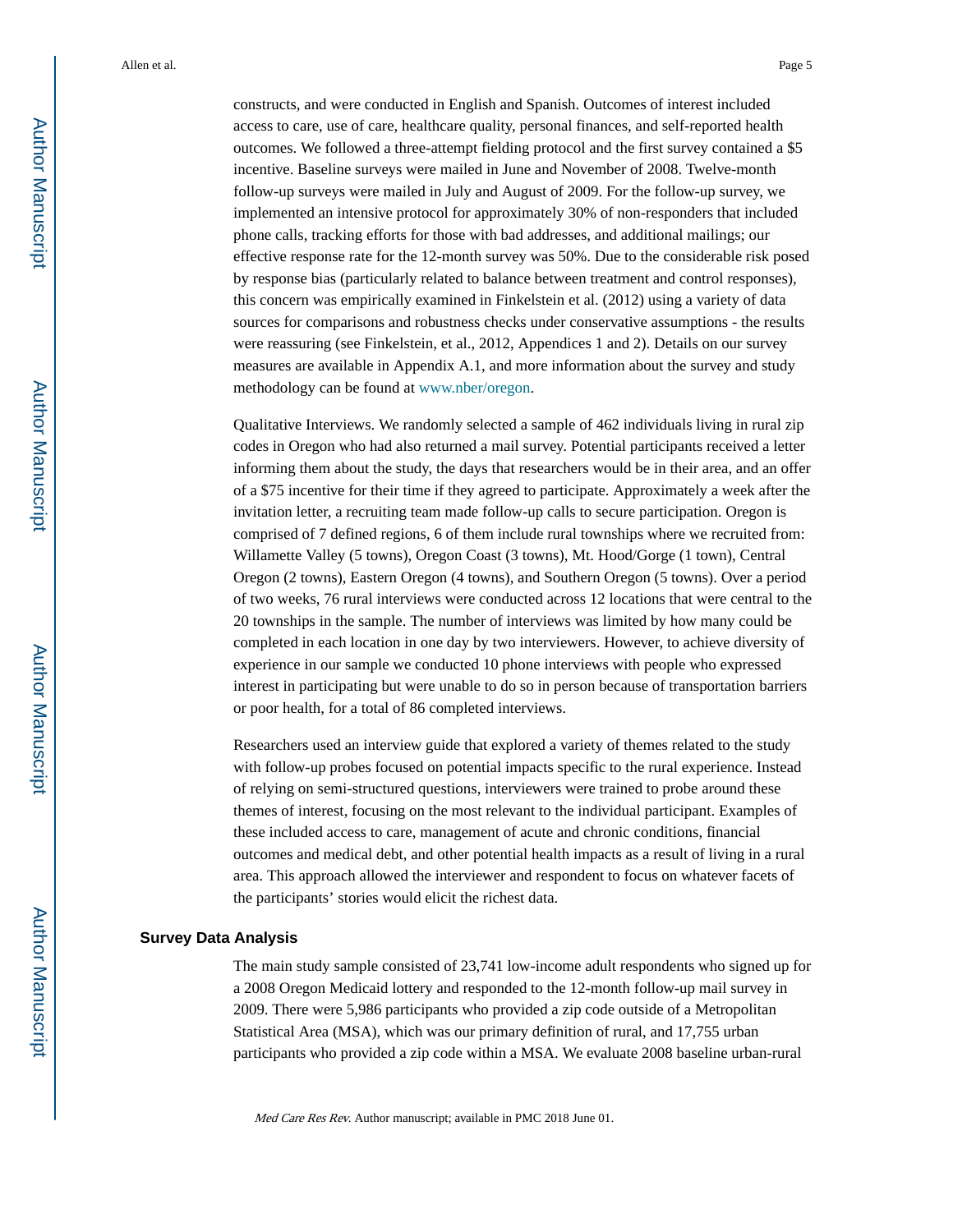differences using an overlap sample of 9,389 individuals who returned a baseline survey prior to being notified of lottery selection status and who also participated in the 2009 survey.

For our analysis of twelve-month outcomes, we examined more restrictive definitions of rurality using United States Department of Agriculture's (USDA) 2013 rural-urban continuum codes (RUCC) with two additional model specifications. The USDA RUCC codes range from 1 to 9, with 1 being most urban. A MSA definition (25% rural in our sample) most closely resembled a RUCC definition of rural between 4–9 (27% rural). We additionally estimated compared urban outcomes with RUCC  $5-9$  (15% rural, n = 3501) and  $6-9$  (8% rural,  $n = 1942$ ). More restrictive definitions of rural were more likely to highlight the experiences of those who are truly geographically isolated, but there was a trade-off in statistical power to detect meaningful treatment differences; our sample size did not allow for further restrictions.

We assessed 2008 baseline urban-rural disparities using ordinary least squares regression, controlling for known demographic differences: race, ethnicity, English-language, age, gender, and insurance status (insured vs. uninsured). To estimate differential impacts of Medicaid coverage resulting from the lottery, we used an instrumental variable approach, where the lottery was an instrument for Medicaid coverage. We calculated the Local Average Treatment Effect (LATE) of Medicaid using two-stage least squares regression (2sls).

For insurance, defined as ever having OHP Standard (Medicaid) during the study period, the first-stage equations were modeled as:

INSURANCE<sub>ih</sub> =  $\delta_0 + \delta_1$ LOTTERY<sub>h</sub> +  $\delta_2$ URBAN<sub>ih</sub> +  $\delta_3$ LOTTERY \* URBAN<sub>ih</sub> +  $X_{ih}$  +  $\mu_{ih}$ INSURANCE \* URBAN<sub>ih</sub> =  $\delta_0 + \delta_1$ LOTTERY<sub>h</sub> +  $\delta_2$ URBAN<sub>ih</sub> +  $\delta_3$ LOTTERY \* URBAN<sub>ih</sub> + X<sub>ih</sub> +  $\mu$ <sub>ih</sub>

Lottery is an indicator variable for selection to receive a Medicaid application  $(0 = not$ selected) in each household h. Urban is an indicator variable for either residing in a Metropolitan Statistical Area (MSA) or in a RUCC defined urban area ( $0 = \text{rural}$ ) for each individual i in household h. Lottery\*Urban is an interaction term of the two  $(0 = not$ selected, rural). All 2sls equations were adjusted for household size on the lottery list, the month of selection, and an interaction of the two, since selection was random but all members of the associated household were invited to apply for Medicaid (X). Standard errors were clustered by household (h) to address intra-household correlation. The error term is signed as u.

The second stage equations were modeled as:

 $y_{ih} = \pi_0 + \pi_1 IN SURANCE_{ih} + \beta_2 URBAN_{ih} + \beta_3 IN SURANCE_{ih} * URBAN_{ih} + X_{ih}\beta_4 + \varepsilon_{ih}$ 

Insurance, defined above, represents the implied effect of Medicaid coverage attributable to the lottery. The p-value of the interaction term between insurance and urban indicates any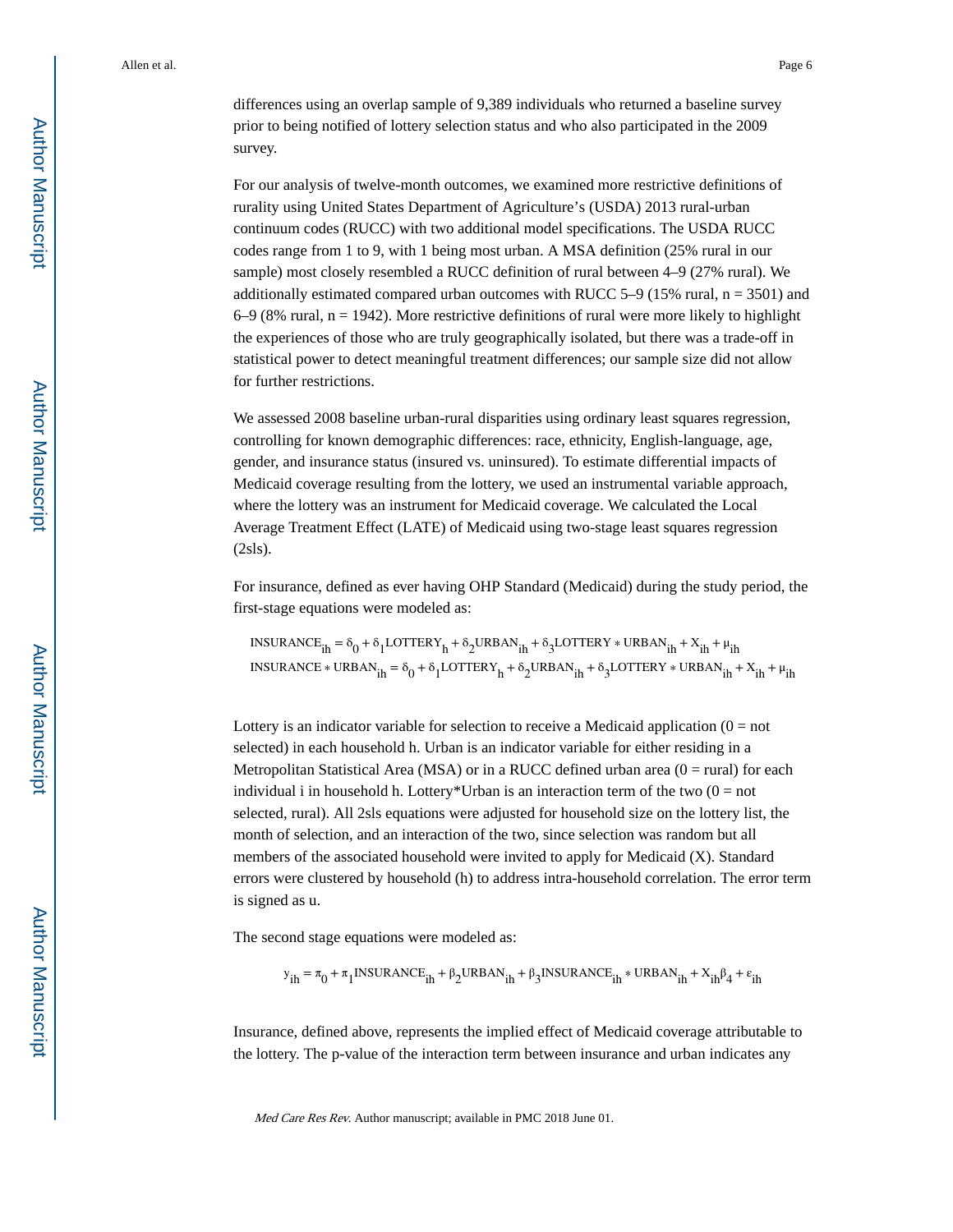statistical difference in LATE between the two. X and urban are defined in the first-stage equations above and ε is the error term.

Consistent with our previous work, we used linear regression even with binary outcomes. Our analytic approach has been extensively described elsewhere (Finkelstein et. al, 2012) and mirrors prior work. All analyses were weighted to account for the sampling, intensive follow-up, and fielding design. Survey responders were 3 percentage points more likely to be female and on average 2 years older than non-respondents. Those not selected for the lottery were equally likely to respond to the survey as those selected (all p-values were at least .28). For all of our statistical modeling, we used STATA 12.0.

#### **Qualitative Data Analysis**

The Qualitative data was transcribed and entered into ATLAS.ti, a qualitative analytical software tool. Interviewers coded transcripts using a dictionary that had been used for 584 other qualitative interviews collected as part of the larger qualitative arm of the Oregon Health study. Each interview transcript was individually coded by a research assistant, then those codes were reviewed by a different research assistant; any discrepancies between the research assistants were adjudicated by a trained qualitative analyst. Interviews were analyzed using framework analysis (Bryman & Burgess, 2002), which lends itself well to applied policy research, and interpreted to provide context for the quantitative findings.

#### **RESULTS**

Table 1 highlights the demographic characteristics of the study universe (lottery list) and study participants (survey returners) with any statistical differences between rural and urban populations. We present control means only because some of the reported characteristics could be modifiable by insurance. Individuals living in rural areas were similar to those living in urban areas on many characteristics. However, on average, the rural population was slightly older, more likely to be English-speaking and non-Hispanic White, had lower educational attainment and had higher pre-study diagnoses of high blood pressure and emphysema.

#### **Survey Results**

Table 2 shows available comparable outcomes from the baseline survey, prior to individuals being informed of their lottery selection status. There were some observable urban/rural differences in our baseline survey, even when adjusting for demographic factors. However, the disparities were not consistently better for those in urban areas. Individuals in urban areas were 8 percentage points (pp) less likely to report having a usual source of health care  $(p < .001)$  and 11pp less likely to have a clinic-based usual source of care  $(p < .001)$ . Similarly, urban survey responders were 4pp less likely to have a personal healthcare provider (PCP) than rural. Urbanites were slightly healthier on average than the rural cohort, which was reflected in their overall assessment of health being good, very good, or excellent (p<.05) and fewer days of poor physical health (p<.001) and overall impairment (p<.05).

The lottery was associated with an average "first-stage" 29 percentage-point increase in Medicaid in the treatment group. While the lottery was random, applying and meeting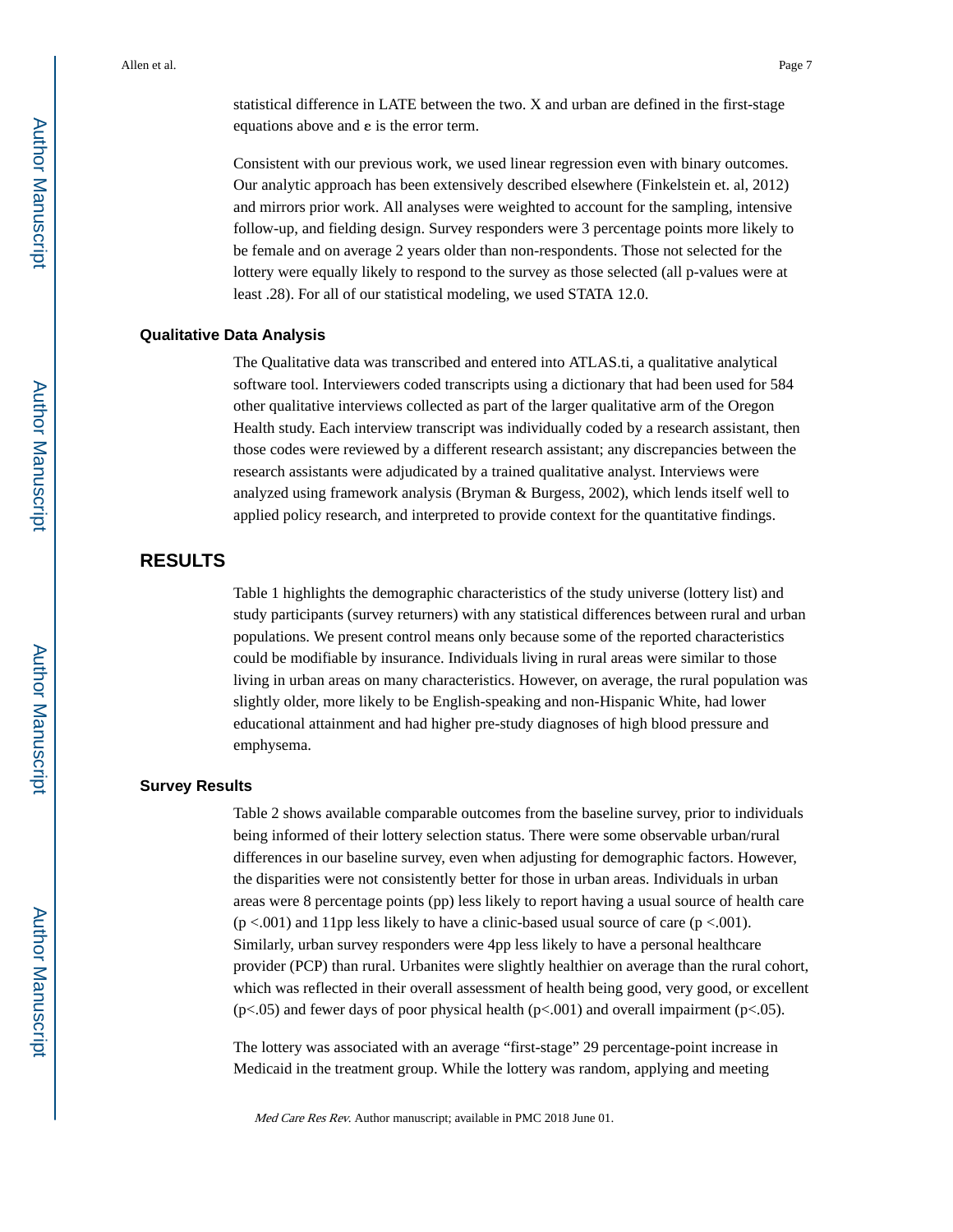eligibility criteria were not. We did not observe meaningful differences in "take up" between urban and rural selected households; the lottery was associated with a 29% increase in Medicaid among MSA urban participants and a 30% increase among rural (see Appendix Table A.2).

Across the board, there were no statistically significant differences in the Medicaid treatment effect between urban and rural populations (see Table 3). A few measures neared statistical significance, such as physical activity level  $(p<.10)$  and health improvement or stability  $(p<.10)$ 10), which may be indicative of the underlying health advantage in urban areas observed in the baseline survey. The lack of statistical differences in the LATE of Medicaid between urban and rural study participants held true using the RUCC specifications of rurality, where we examine stricter definitions of geographic isolation (see Appendix Table A.3) and when applying logistic regression as the functional form for the statistical models (not shown).

#### **Rural Qualitative Interview Results: Rural Health Challenges**

**Distance as an access barrier—**Despite improvements in access for rural insured respondents, our qualitative interviews suggest that proximity to care is a notable access barrier for both Medicaid-insured and uninsured respondents; 77% of qualitative interviewees ( $n = 86$ ) reported living far from necessary care. Though many participants articulated that travelling long distances for anything was a part of rural life, living several miles away from care facilities was a common impediment to receiving all types of care, from primary to emergency. Respondents described forgoing a variety of care because they lacked access to a vehicle:

Interview 40: "I haven't tried [Medicaid] yet. I need to start taking better care of my teeth, and like I said, I let it slide. I should have checked into when I first got picked again with the Oregon Health Plan, but I've just been busy and living out in the woods without transportation right now, and so my situation is kind of dismal as far as that goes."

Interview 11: "There are problems where people can't get in [to the hospital]. So they go home with a broken finger or a broken toe or possibly even a leg and sit it out because they don't know anybody that has a car or they can't get anybody that's got a car."

For the many of the participants without a car in rural communities, public transportation was nonexistent; in the few areas it was available, there were barriers to accessing and using it. Examples cited included long wait times between bus or van arrivals and difficulty waiting or standing at a bus stop for an extended period of time.

**Access to Specialists—**For OHP-insured participants, nearly half noted that access to specialty care was particularly challenging in rural areas. Even if respondents in a rural location had access to a hospital and/or options for primary care, they still faced a notable dearth of specialists and specialty care. For some, this meant significant, regular travel for continued care: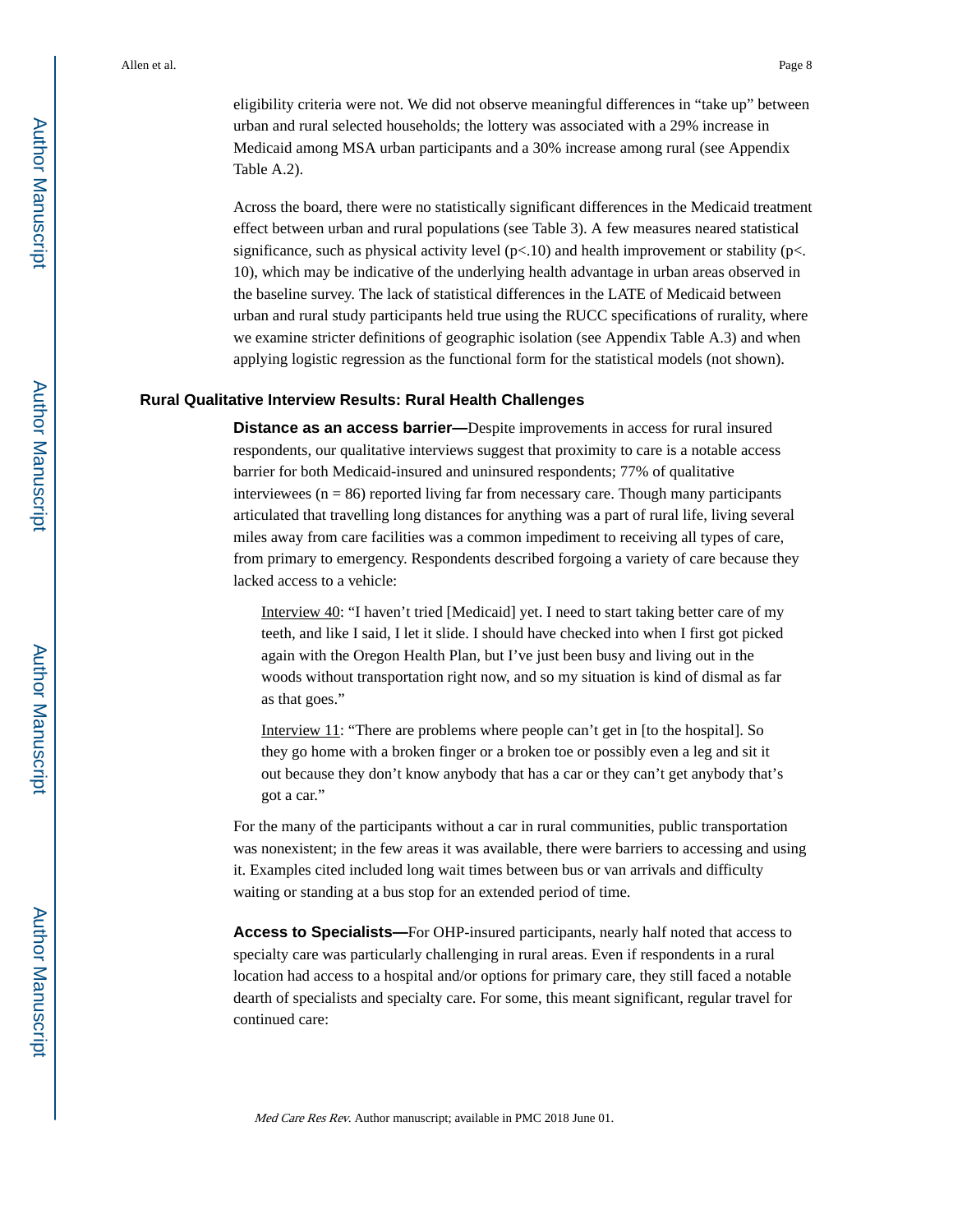Interview 30: "So it's like a 5–6 hour ride [to redacted urban hospital]. The connections especially coming back aren't very good. When you come back you have to wait in [redacted small town] for 2 hours for our city bus to pick you up.

**Access to the Safety Net for the Uninsured—**Uninsured participants described facing a different set of challenges in relation to receiving care - a lack of community health centers and sliding scale clinics in their area. Uninsured participants expressed a desire to seek lowcost care for a variety of medical issues; however, about 15% reported these types of care facilities were few and far between:

Interview 23: "[redacted city] has a program (84 miles one way), it's like a community program, a conglomerate and they have doctors that volunteer their time to see patients that don't have health insurance. They have a whole community type system, but they don't here [where I live]."

Interview 31: "[There are no safety net clinics] that I am aware of. [Redacted urban city] perhaps, but I have no transportation these days so I'm pretty much limited to local."

**Quality of Available Care—**The qualitative interviews suggested that living in a rural area might impact how individuals perceive the quality of care they received. About 15% of both insured and uninsured qualitative respondents professed some lack of confidence in the quality of local care providers and hospitals in rural areas.

Interview 55: "These doctors here freak me out, I don't know, but they do…I don't trust the physicians here."

For many participants, this mistrust contributed to the distance they travelled for care; though there might be a closer facility, the poor reputation of providers and facilities led some respondents to seek care elsewhere. This perception was often a result of living in a small, close-knit community, having a poor personal experience, knowing someone who received subpar care, or having friends who worked at a particular facility such that the awareness of low quality care at a certain facility was considered common knowledge:

Interview 1: **"**[Redacted hospital] turned into a medical center because they're idiots. I wouldn't go there anyway. I'd go to [redacted larger rural town], probably…[because] they call it Death's [Redacted hospital] up there…You check in but you don't check out, they say."

Interview 24: "This hospital really has a nasty reputation - most of the people are well meaning but it's a rural thing. One of my best friends is a retired nurse from here that was a full-blown alcoholic the whole [time] I knew her. I mean she worked here just drunk on her butt all the time. I knew it and I knew her, she's a nice lady other than the fact that she drinks. Like I said, I'm not that excited about the hospital."

Interview 58: "You hear a lot of negative things [about the hospital]…there's really no competition in this town for hospitals. This is the only one so they can do things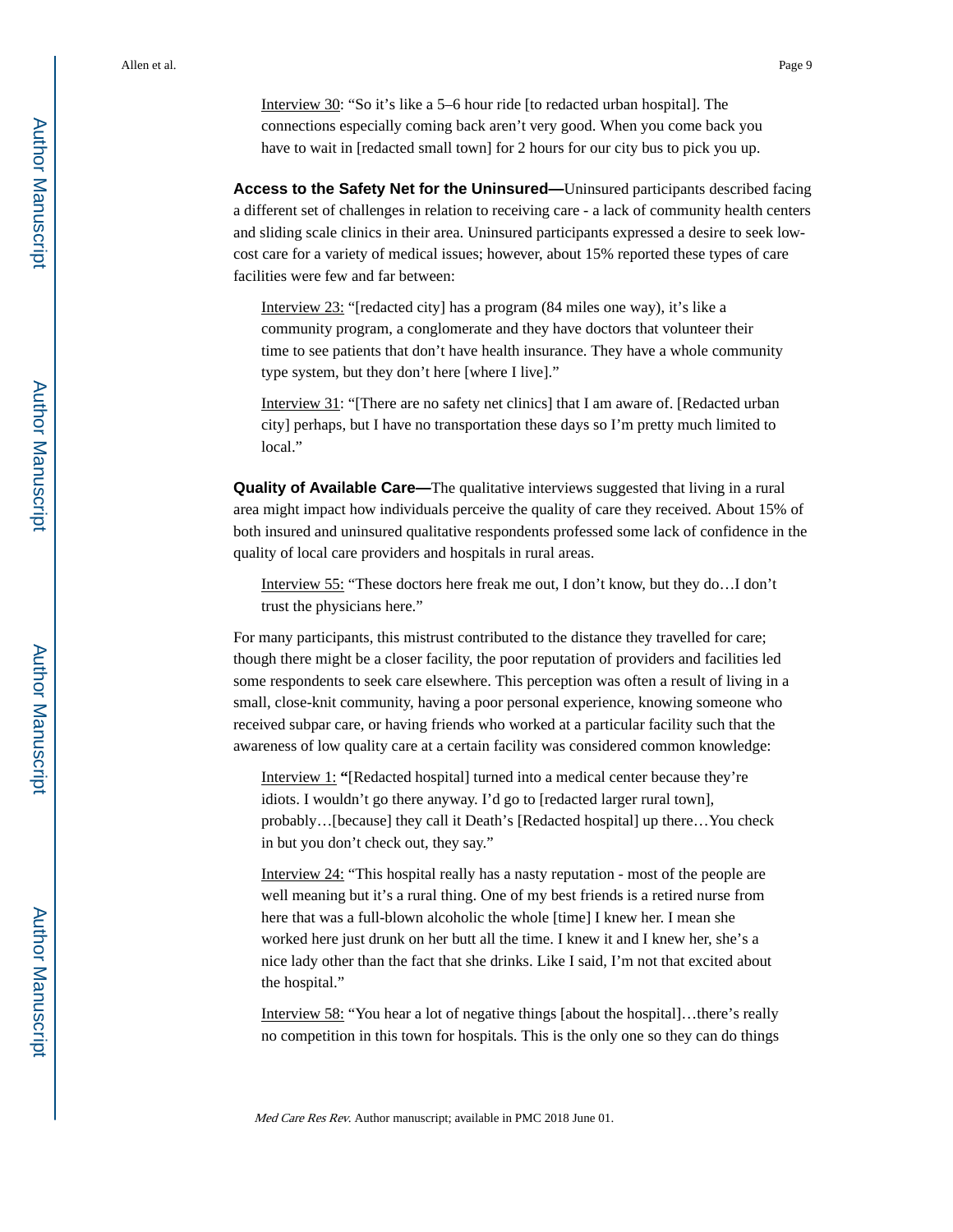however they want because there is no one to compete with. A lot of people opt to go to [redacted larger small town], at least."

Interview 23: "With the amount of pay and stuff, the quality of the personnel isn't as great as it would be in [redacted urban city] or somewhere where the patient versus those is higher and it all boils down to money…where you get a larger salary, the higher quality people are going to want to be there. The more educated, more experienced people go to where more money is, and [redacted small town] is the smallest city out of the city's that you've talked about, [redacted larger small town] and [redacted larger small town] and [redacted urban city]."

**Rural Culture—**Analysis of the interview narratives underscored a notable level of stoicism in rural respondents that may influence their use of healthcare and their health. This stoicism affected the way respondents sought care and, in many cases, avoided care. There were several accounts of respondents struggling with longstanding symptoms from unresolved injuries and the inevitable impacts of living life without health care; however, the general attitude among these respondents was to accept the outcomes and attempt to move on with their lives. The presence of stoicism was noted in almost one fifth (17%) of the rural interviews:

Interview 24: **"**I've pretty much learned to live with it. The toughest part was when the 2–3 vertebras up from my hip were going. It was pinching that sciatic nerve, which is kind of intense, and after that it sometimes hurts a lot and sometimes it hurts just a little and you just learn to live with it."

Interview 56: "I'm a cowboy, I suck it up, you know. I don't whine too much."

#### **LIMITATIONS**

We need to exercise caution when generalizing these results to the Affordable Care Act expansions. While our study population is similar to those who will be gaining eligibility to Medicaid, the ACA expansions are much broader in scope and our study measures a limited expansion, which would be less likely to strain the delivery system. Further, we can only generalize our findings to individuals who are likely to take up coverage since our average treatment effects are based on those who enrolled in Medicaid. However, low-income adults are offered an affordability exemption to the individual mandate, which means Medicaid take-up may still be perceived as voluntary. The smaller sample size of rural survey respondents may contribute to less sensitivity in detecting heterogeneous treatment effects; particularly using the more restrictive definitions of rurality. There was a notably higher percentage of whites in the sample compared to the national average, which reflects the demographics of Oregon and many rural areas in general (Housing Assistance Council, 2012). Last, our survey measures the short-term impacts of gaining insurance; long-term impacts may differ.

The qualitative interviews provide rich context for the survey results but suffer from the limitations of qualitative research in general, where respondents are not asked standardized questions and are not limited to standardized answers. The interview methods and the small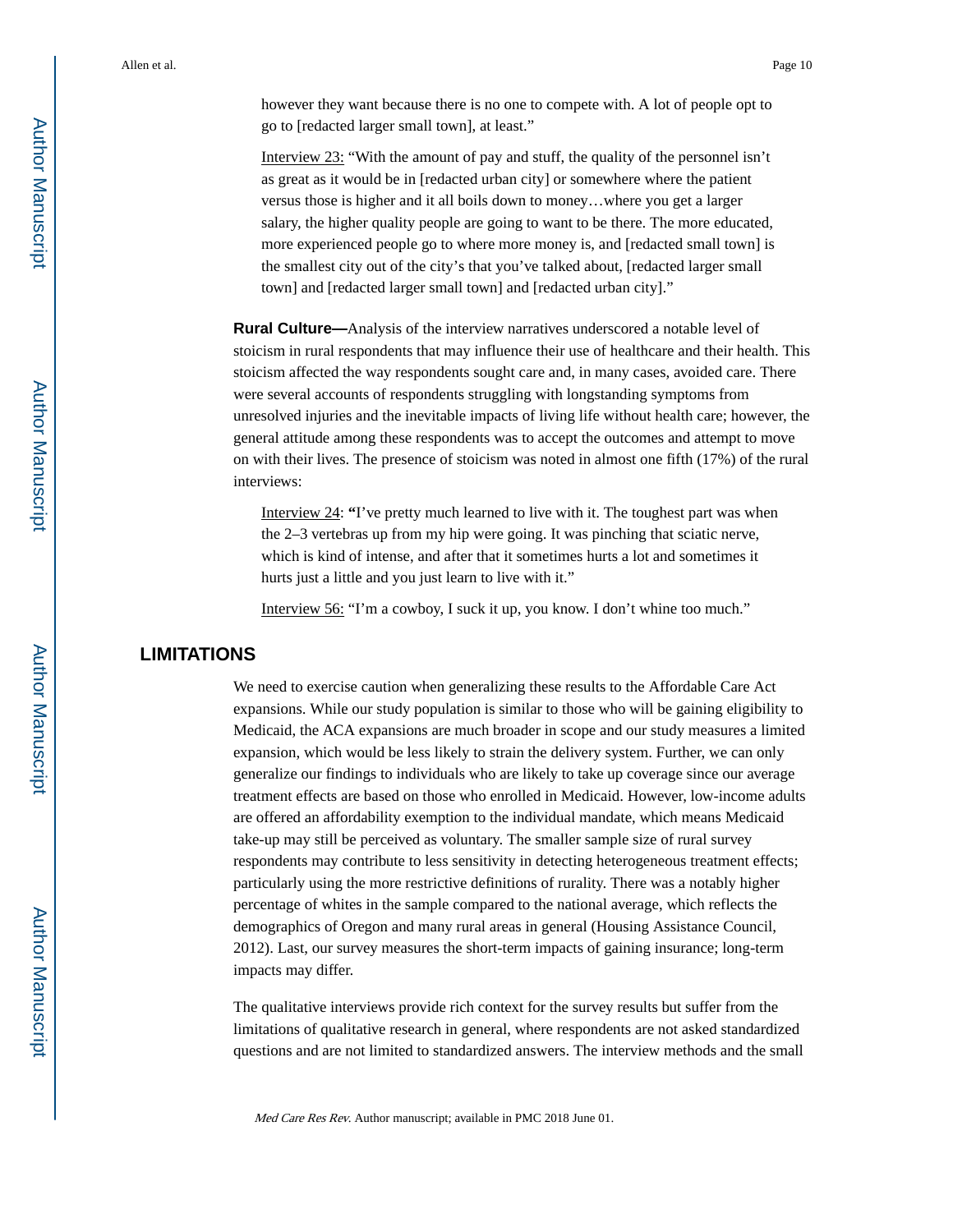sample size limits generalizability. Relatedly, while we noted the dominant themes from the 86 interviews as a whole, the themes were not present or proportional in every region we captured. To highlight this point, we created a "truth table" (Appendix Table A.4) that shows the frequency of our highlighted themes as they were distributed regionally.

#### **DISCUSSION**

Given the many challenges of rural health care – distance, lack of access to specialists, and other factors – our experimental data suggests that Medicaid coverage resulted in considerable benefits for those living in rural Oregon, indistinguishable from those in urban areas. Despite concerns about inadequate provider networks or transportation issues, gaining coverage significantly increased the likelihood that rural individuals who reported health care needs felt those needs were addressed. Comparing urban and rural study participants, we found similar improvements in access to primary care, use of preventive screenings, and continuity of care. Rural participants also equally benefitted from the financial protections afforded by coverage. Whether it was because of increased financial security or actual health improvements, rural individuals who gained coverage reported better overall health and happiness.

However, remaining barriers to optimal care in rural areas were evident in our qualitative interviews. When respondents described how they interacted with the healthcare system, living in a rural community meant travelling long distances to get necessary care, and bearing the burden of the financial hardship associated with the trip. This access barrier was especially pronounced when it came to seeking specialty care. Some rural respondents also had concerns about the quality of their care that is a result of being part of a small, close knit community in which stories of poor care travel fast, as well as a sense that "good" doctors do not practice in rural communities. Of note, many rural participants expressed stoicism when it came to their circumstances and health; this culturally distinctive phenomenon (Beard, Tomaska, Earnest, Summerhayes, & Morgan, 2009) should be factored in when understanding how insurance expansion will impact the health of rural communities.

Placing the qualitative interviews in the context of the survey results suggests that gaining insurance reduced a first-order barrier to accessing quality health services. Once insured, individuals in rural areas still needed to navigate second-order access barriers such as transportation and availability of specialty providers (DeVoe, Graham, Angier, Baez, & Krois, 2008). Second-order barriers, such as Medicaid-associated stigma or reservations about the quality of safety-net care, have been noted in newly-insured urban populations as well (Allen et al., 2014). Despite some concern among rural interviewees about the quality of available providers, survey respondents showed strong overall satisfaction with their care.

We conclude that Medicaid provides rural populations with benefits above and beyond what is currently being provided to uninsured adults through the safety net. As one person said: "I'm truly thankful and grateful that I do have OHP [Medicaid] because I've needed to see the doctor from time to time and without it, I wouldn't be able to". Additionally, we find that the impacts of Medicaid coverage are not "washed out" by access barriers or other unique challenges of rural healthcare; in fact, the effects of coverage are of similar magnitude to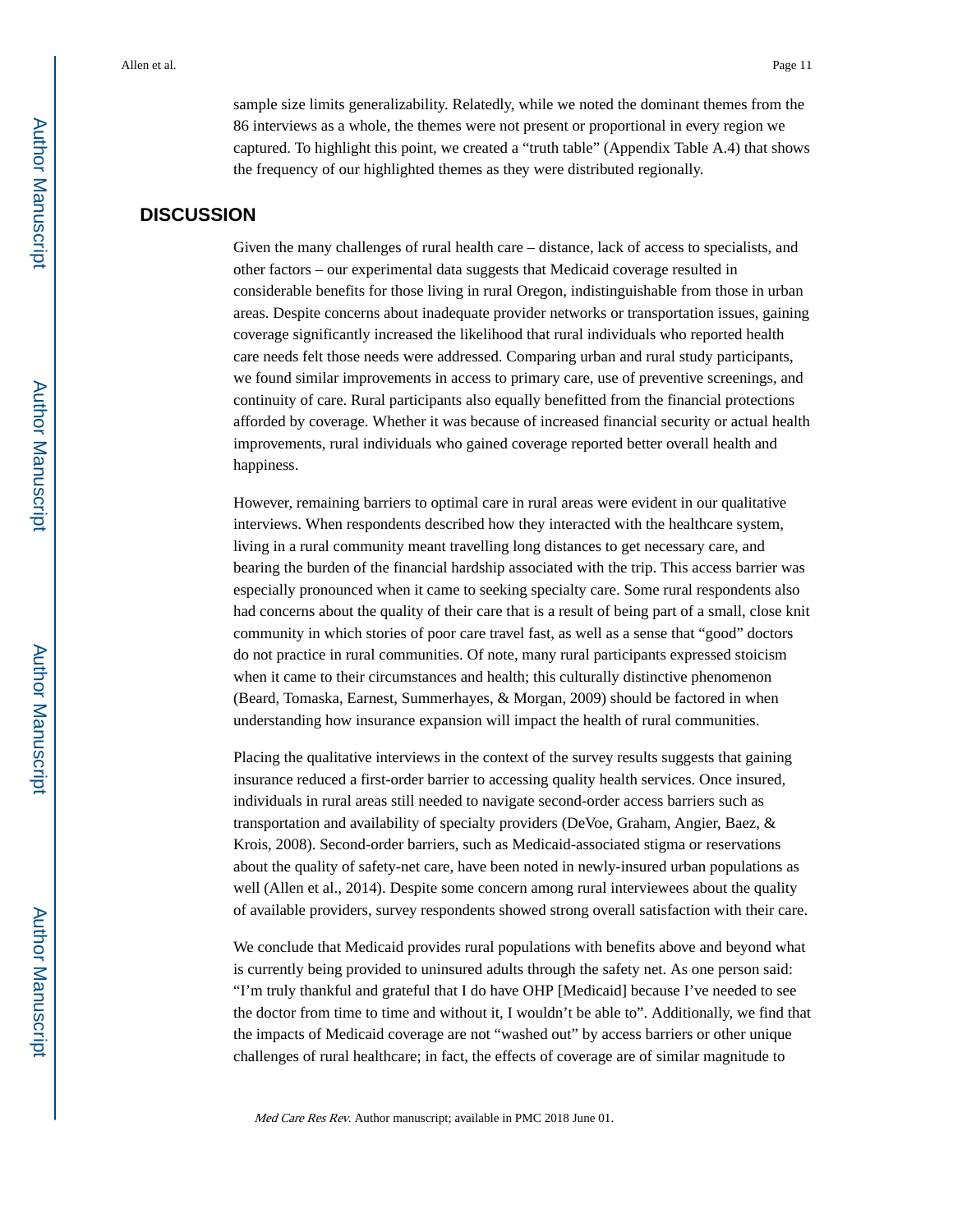those enjoyed by the urban respondents in the OHIE. Taken together, these results suggest that rural areas should expect comparable benefits from Medicaid expansion to those in more urban settings: improvements in access to health care services, use of preventive care, financial protection, and subjective well-being, balanced against the costs of providing the coverage and its associated increase in utilization of services.

#### **Supplementary Material**

Refer to Web version on PubMed Central for supplementary material.

#### **Acknowledgments**

We would like to thank our generous funders, the Oregon Health Authority, the OHS investigator team and research assistants, and the OHS study participants for making the research possible. We are grateful for the constructive comments on earlier drafts of this paper to Katherine Baicker, Irwin Garfinkle, Jane Waldfogel, Thomas D'Aunno, and seminar participants at the Urban Institute and the Agency for Healthcare Research and Quality.

We are grateful to Oregon DMAP and OHPR employees, the OHS research assistants, and our generous funders for making the study possible. Thank you to Katherine Baicker for her insightful feedback on earlier drafts of the manuscript.

We gratefully acknowledge funding for the Oregon Health Insurance Experiment from the Assistant Secretary for Planning and Evaluation in the Department of Health and Human Services, the California HealthCare Foundation, the John D. and Catherine T. MacArthur Foundation, the National Institute on Aging (P30AG012810, RC2AGO36631 and R01AG0345151), the Robert Wood Johnson Foundation, the Sloan Foundation, the Smith Richardson Foundation, and the U.S. Social Security Administration (through grant 5 RRC 08098400-03-00 to the National Bureau of Economic Research as part of the SSA Retirement Research Consortium). We also gratefully acknowledge Centers for Medicare and Medicaid Services' matching funds for this evaluation. The findings and conclusions expressed are solely those of the authors and do not represent the views of SSA, the National Institute on Aging, the National Institutes of Health, any agency of the Federal Government, any of our funders, or the NBER.

#### **References**

- Aboagye JK, Kaiser HE, Hayanga AJ. Rural-urban differences in access to specialist providers of colorectal cancer care in the United States: a physician workforce issue. JAMA surgery. 2014; 149(6):537–543. [PubMed: 24740165]
- 2011 National Healthcare Disparities Report | AHRQ Archive. 2014. Retrieved November 4, 2015, from <https://archive.ahrq.gov/research/findings/nhqrdr/nhdr11/index.html>
- Allen H, Wright BJ, Baicker K. New Medicaid enrollees in Oregon report health care successes and challenges. Health Affairs. 2014; 33(2):292–299. [PubMed: 24493773]
- Allen H, Wright BJ, Harding K, Broffman L. The role of stigma in access to health care for the poor. Milbank Quarterly. 2014; 92(2):289–318. [PubMed: 24890249]
- Allen H, Baicker K, Finkelstein A, Taubman S, Wright BJ. Oregon Health Study Group. What the Oregon health study can tell us about expanding Medicaid. Health Affairs. 2010; 29(8):1498–1506. [PubMed: 20679654]
- Anderson TJ, Saman DM, Lipsky MS, Lutfiyya MN. A cross-sectional study on health differences between rural and non-rural US counties using the County Health Rankings. BMC health services research. 2015; 15(1):1. [PubMed: 25603697]
- Baicker K, Taubman SL, Allen HL, Bernstein M, Gruber JH, Newhouse JP, … Finkelstein AN. The Oregon experiment—effects of Medicaid on clinical outcomes. New England Journal of Medicine. 2013; 368(18):1713–1722. [PubMed: 23635051]
- Beard JR, Tomaska N, Earnest A, Summerhayes R, Morgan G. Influence of socioeconomic and cultural factors on rural health. Australian Journal of Rural Health. 2009; 17(1):10–15. [PubMed: 19161494]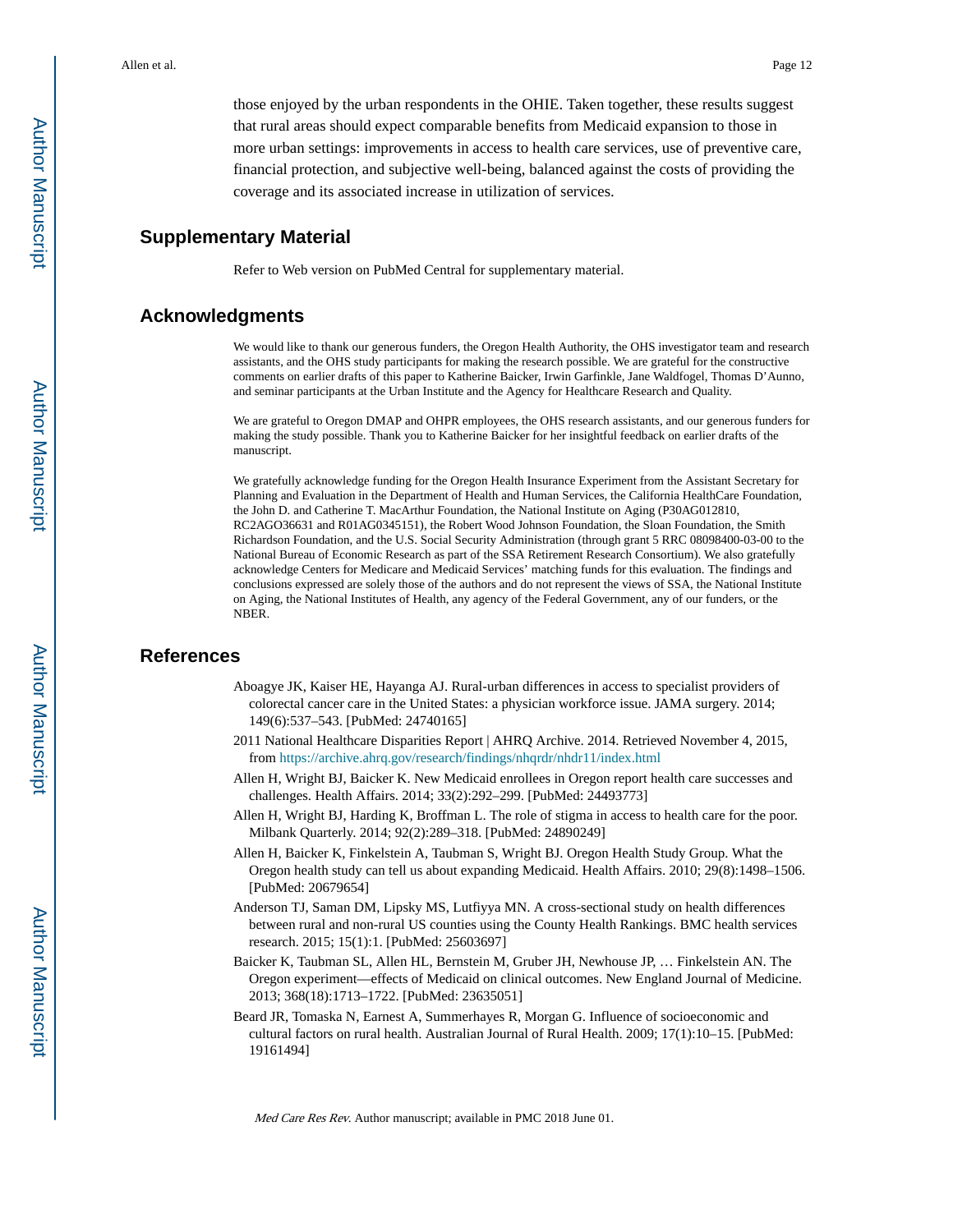Blumenthal SJ, Kagen J. The effects of socioeconomic status on health in rural and urban America. Jama. 2002; 287(1):109–109. [PubMed: 11754719]

Bryman, A., Burgess, B., editors. Analyzing qualitative data. Routledge; 2002.

- Coburn, A., Lundblad, J., MacKinney, A., Clinton, M., Timothy, D., Mueller, KJ., Watson, SD. The Patient Protection and Affordable Care Act of 2010: Impacts on Rural People, Places, and Providers: A Second Look. RUPRI White Paper. 2014. Apr. Retrieved June 2015 from [https://](https://www.ruralhealthinfo.org/resources/5247) [www.ruralhealthinfo.org/resources/5247](https://www.ruralhealthinfo.org/resources/5247)
- DeVoe JE, Graham AS, Angier H, Baez A, Krois L. Obtaining health care services for low-income children: A hierarchy of needs. Journal of health care for the poor and underserved. 2008; 19(4): 1192–1211. [PubMed: 19029746]
- Douthit N, Kiv S, Dwolatzky T, Biswas S. Exposing some important barriers to health care access in the rural USA. Public health. 2015; 129(6):611–620. [PubMed: 26025176]
- Eisenberg JM, Power EJ. Transforming insurance coverage into quality health care: voltage drops from potential to delivered quality. Jama. 2000; 284(16):2100–2107. [PubMed: 11042759]
- Erwin PC, Fitzhugh EC, Brown KC, Looney S, Forde T. Health disparities in rural areas: the interaction of race, socioeconomic status, and geography. Journal of health care for the poor and underserved. 2010; 21(3):931–945. [PubMed: 20693736]
- Fan ZJ, Lackland DT, Lipsitz SR, Nicholas JS, Egan BM, Garvey WT, Hutchison FN. Geographical patterns of end-stage renal disease incidence and risk factors in rural and urban areas of South Carolina. Health & place. 2007; 13(1):179–187. [PubMed: 16443385]
- Fields BE, Bigbee JL, Bell JF. Associations of Provider-to-Population Ratios and Population Health by County-Level Rurality. [Article]. Journal of Rural Health. 2016; 32(3):235–244. DOI: 10.1111/jrh. 12143 [PubMed: 26335025]
- Finkelstein, A., Taubman, S., Wright, B., Bernstein, M., Gruber, J., Newhouse, JP., … Baicker, K. The Oregon health insurance experiment: evidence from the first year. National Bureau of Economic Research; 2011. No. w17190
- Fraser CE, Smith KB, Judd F, Humphreys JS, Fragar LJ, Henderson A. Farming and mental health problems and mental illness. International Journal of Social Psychiatry. 2005; 51(4):340–349. [PubMed: 16400909]
- Gaglia MA, Torguson R, Xue Z, Gonzalez MA, Ben-Dor I, Maluenda G, … Suddath WO. Effect of insurance type on adverse cardiac events after percutaneous coronary intervention. The American journal of cardiology. 2011; 107(5):675–680. [PubMed: 21184997]
- Glover S, Moore CG, Probst JC, Samuels ME. Disparities in Access to Care Among Rural Workingage Adults. The Journal of Rural Health. 2004; 20(3):193–205. [PubMed: 15298093]
- Grossman DC, Kim A, Macdonald SC, Klein P, Copass MK, Maier RV. Urban-rural differences in prehospital care of major trauma. Journal of Trauma and Acute Care Surgery. 1997; 42(4):723– 729.
- Hartley D. Rural health disparities, population health, and rural culture. American Journal of Public Health. 2004; 94(10):1675–1678. [PubMed: 15451729]
- Housing Assistance Council. Race & Ethnicity in Rural America, Rural Research Note, April. 2012. Retrieved June 11th, 2013, from [http://www.ruralhome.org/storage/research\\_notes/rrn-race-and](http://www.ruralhome.org/storage/research_notes/rrn-race-and-ethnicity-web.pdf)[ethnicity-web.pdf](http://www.ruralhome.org/storage/research_notes/rrn-race-and-ethnicity-web.pdf)
- Karpman, M., Zuckerman, S., Kenney, G., Odu, Y. QuickTake: Substantial Gains in Health Insurance Coverage Occurring for Adults in Both Rural and Urban Areas. 2015. Retrieved July 5, 2016, from [http://hrms.urban.org/quicktakes/Substantial-Gains-in-Health-Insurance-Coverage-Occurring-for-](http://hrms.urban.org/quicktakes/Substantial-Gains-in-Health-Insurance-Coverage-Occurring-for-Adults-in-Both-Rural-and-Urban-Areas.html)[Adults-in-Both-Rural-and-Urban-Areas.html](http://hrms.urban.org/quicktakes/Substantial-Gains-in-Health-Insurance-Coverage-Occurring-for-Adults-in-Both-Rural-and-Urban-Areas.html)
- Kirchhoff AC, Hart G, Campbell EG. Rural and Urban Primary Care Physician Professional Beliefs and Quality Improvement Behaviors. The Journal of Rural Health. 2014; 30(3):235–243. [PubMed: 24528129]
- Krishna S, Gillespie KN, McBride TM. Diabetes burden and access to preventive care in the rural United States. The Journal of Rural Health. 2010; 26(1):3–11. [PubMed: 20105262]
- Kroenke K, Spitzer RL, Williams JB. The Patient Health Questionnaire-2: Validity of a Two-Item Depression Screener. Medical Care. 2003; 41:1284–1292. [PubMed: 14583691]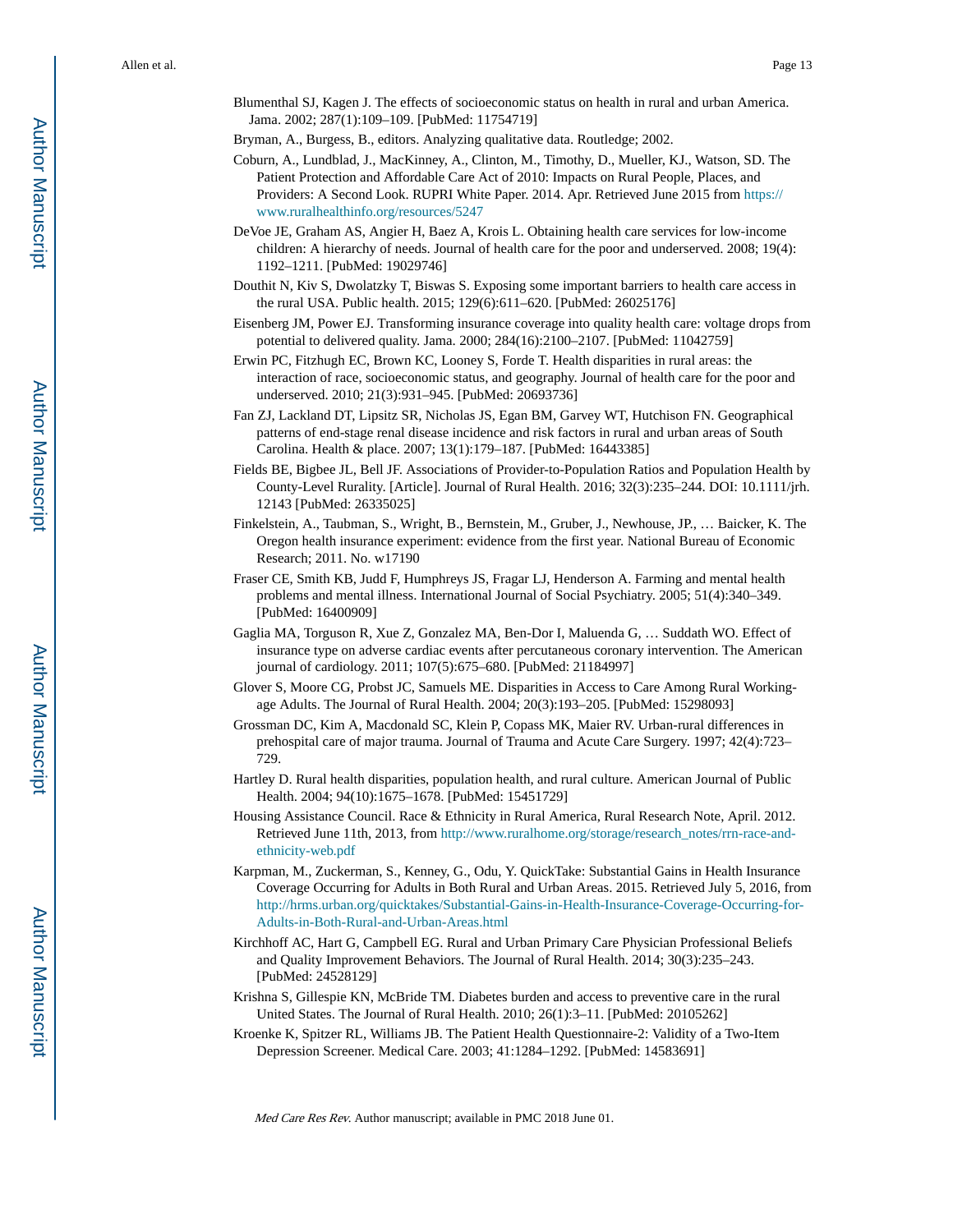- Ku, Leighton. Ready, set, plan, implement: executing the expansion of Medicaid. Health Affairs. 2010; 29(6):1173–1177. [PubMed: 20530350]
- LaPar DJ, Bhamidipati CM, Mery CM, Stukenborg GJ, Jones DR, Schirmer BD, … Ailawadi G. Primary payer status affects mortality for major surgical operations. Annals of surgery. 2010; 252(3):544. [PubMed: 20647910]
- Meit, M., Knudson, A., Gilbert, T., Yu, ATC., Tanenbaum, E., Ormson, E., Popat, S. The 2014 update of the rural-urban chartbook. Rural Health Reform Policy Research Center; 2014.
- Miedema B, Easley JK, Robinson LM. Comparing urban and rural young adult cancer survivors' experiences: a qualitative study. Rural Remote Health. 2013; 13:2324. [PubMed: 23534891]
- Mueller, KJ., Coburn, AF., Lundblad, JP., MacKinney, MAC., McBride, TD. The Current and Future Role and Impact of Medicaid in Rural Health. Iowa City: Rural Policy Research Institute; 2012.
- Newkirk, V., Damico, A. The Kaiser Commission on Medicaid and the Uninsured. 2014 May 29. The affordable care act and insurance coverage in rural areas.
- Nguyen-Pham S, Leung J, McLaughlin D. Disparities in breast cancer stage at diagnosis in urban and rural adult women: a systematic review and meta-analysis. Annals of epidemiology. 2014; 24(3): 228–235. [PubMed: 24462273]
- O'Connor A, Wellenius G. Rural–urban disparities in the prevalence of diabetes and coronary heart disease. Public health. 2012; 126(10):813–820. [PubMed: 22922043]
- Peterson LE, Litaker DG. County-Level Poverty Is Equally Associated With Unmet Health Care Needs in Rural and Urban Settings. The Journal of Rural Health. 2010; 26(4):373–382. [PubMed: 21029173]
- Probst JC, Moore CG, Glover SH, Samuels ME. Person and place: the compounding effects of race/ ethnicity and rurality on health. American Journal of Public Health. 2004; 94(10):1695–1703. [PubMed: 15451735]
- Rosenblatt, RA., Chen, FM., Lishner, DM., Doescher, MP. The future of family medicine and implications for rural primary care physician supply. WWAMI Rural Health Research Center; 2010.
- Sariego J. Patterns of breast cancer presentation in the United States: does geography matter? The American Surgeon. 2009; 75(7):545–550. [PubMed: 19655596]
- Silberman, P., Rudolf, M., Brogan, L., Poley, S., Slifkin, R., Moore, C. The impact of Medicaid cuts on rural communities (Working Paper No. 82). The University of North Carolina at Chapel Hill: North Carolina Rural Health Research and Policy Analysis Center, Cecil G. Sheps Center for Health Services Research; 2005.
- Singh GK, Williams SD, Siahpush M, Mulhollen A. Socioeconomic, rural-urban, and racial inequalities in US cancer mortality: Part I—All cancers and lung cancer and Part II—Colorectal, prostate, breast, and cervical cancers. Journal of cancer epidemiology, 2011. 2012
- Smith KB, Humphreys JS, Wilson MGA. Addressing the health disadvantage of rural populations: how does epidemiological evidence inform rural health policies and research? The Australian Journal of Rural Health. 2008; 16(2):56–66. <https://doi.org/10.1111/j.1440-1584.2008.00953.x>. [PubMed: 18318846]
- Weaver KE, Geiger AM, Lu L, Case LD. Rural-urban disparities in health status among US cancer survivors. Cancer. 2013; 119(5):1050–1057. [PubMed: 23096263]
- Ziller EC, Anderson NJ, Coburn AF. Access to rural mental health services: service use and out-ofpocket costs. The Journal of Rural Health. 2010; 26(3):214–224. [PubMed: 20633089]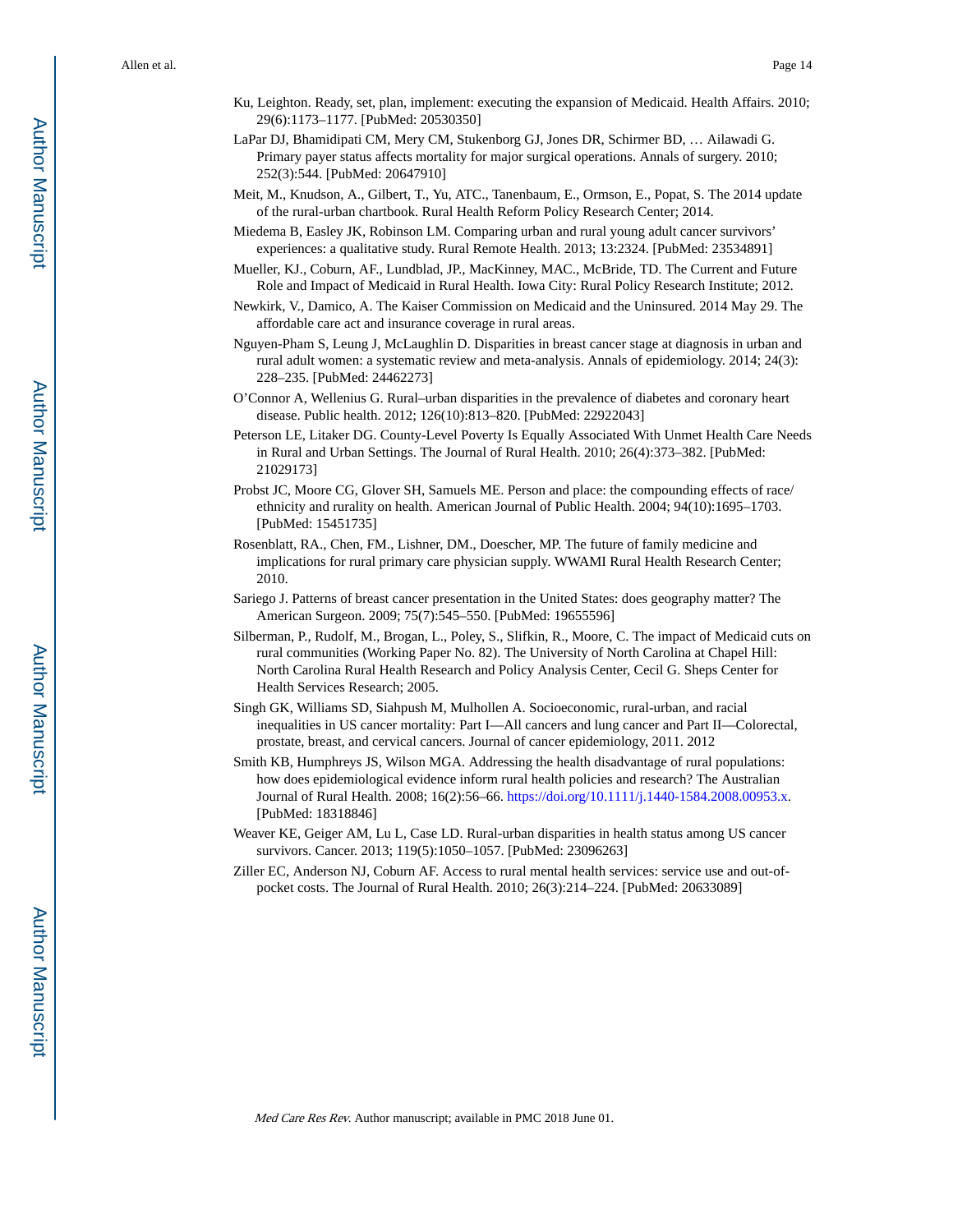Author Manuscript

Author Manuscript

**Table 1**

Sample Characteristics Sample Characteristics

|                                 | Rural Control Mean % | Urban Control Mean % |                                            | Rural Control Mean %                                                               | Urban Control Mean %          |
|---------------------------------|----------------------|----------------------|--------------------------------------------|------------------------------------------------------------------------------------|-------------------------------|
| Full Sample (from lottery list) |                      |                      | Survey Responders Only (from lottery list) |                                                                                    |                               |
| Female                          | 55                   | 55                   | Female                                     | 58                                                                                 | 59***                         |
| Age 20-49                       | $70\,$               | $75***$              | Age 19-49                                  | $\mathcal{C}$                                                                      | $70***$                       |
| Age 50-64                       | $30\,$               | $25***$              | Age 50-64                                  | 38                                                                                 | $29***$                       |
| English language preferred      | 96                   | $***$ 00             | English language preferred                 | 95                                                                                 | $91***$                       |
| 12-month Mail Survey Responders |                      |                      |                                            |                                                                                    |                               |
| White                           | 87                   | $80^{***}$           | Education                                  |                                                                                    |                               |
| ${\bf Black}$                   |                      | $5***$               | < high school                              | $20\,$                                                                             | $17^{***}$                    |
| Hispanic/Latino                 | $\approx$            | $13***$              | HS diploma or GED                          | 53                                                                                 | $^{***}$ 48 $^{\ast\ast\ast}$ |
|                                 |                      |                      | Vocational training                        | $\mathfrak{Q}$                                                                     | $23***$                       |
| Ever diagnosed with:            |                      |                      | $4-yr$ college $+$                         | $\overline{ }$                                                                     | $13\;^{***}$                  |
| Diabetes                        | $\overline{19}$      | $\overline{17}$      |                                            |                                                                                    |                               |
| Asthma                          | 28                   | $\overline{27}$      | Employment                                 |                                                                                    |                               |
| High blood pressure             | 42                   | $39*$                | Unemployed                                 | 55                                                                                 | 55                            |
| Emphysema or chronic bronchitis | $\overline{15}$      | $12^{**}$            | <20 hours per week                         | $\circ$                                                                            | $\circ$                       |
| Depression                      | 54                   | 56                   | 20-29 hours per week                       | $\equiv$                                                                           | $\square$                     |
|                                 |                      |                      | 30+ hours per week                         | 26                                                                                 | 26                            |
| $\%$ FPL                        |                      |                      |                                            |                                                                                    |                               |
| $< 50$                          | $\Theta$             | $\frac{4}{3}$        | Insurance coverage                         |                                                                                    |                               |
| $50 - 75$                       | $\Xi$                | $\overline{4}$       | Any?                                       | 29                                                                                 | $34***$                       |
| $75 - 100$                      | $\Xi$                | $\overline{4}$       | OHP/Medicaid                               | $\ensuremath{\mathop{\boxtimes}\limits^{\mathop{\mathop{\mathrm{max}}\nolimits}}}$ | $12*$                         |
| $100 - 150$                     | $\overline{19}$      | $\overline{17}$      | Private                                    | $\equiv$                                                                           | $14^{***}$                    |
| $>150$                          | 13                   | $\overline{4}$       | Other                                      | $\Xi$                                                                              | $\Xi$                         |
| Notes:                          |                      |                      |                                            |                                                                                    |                               |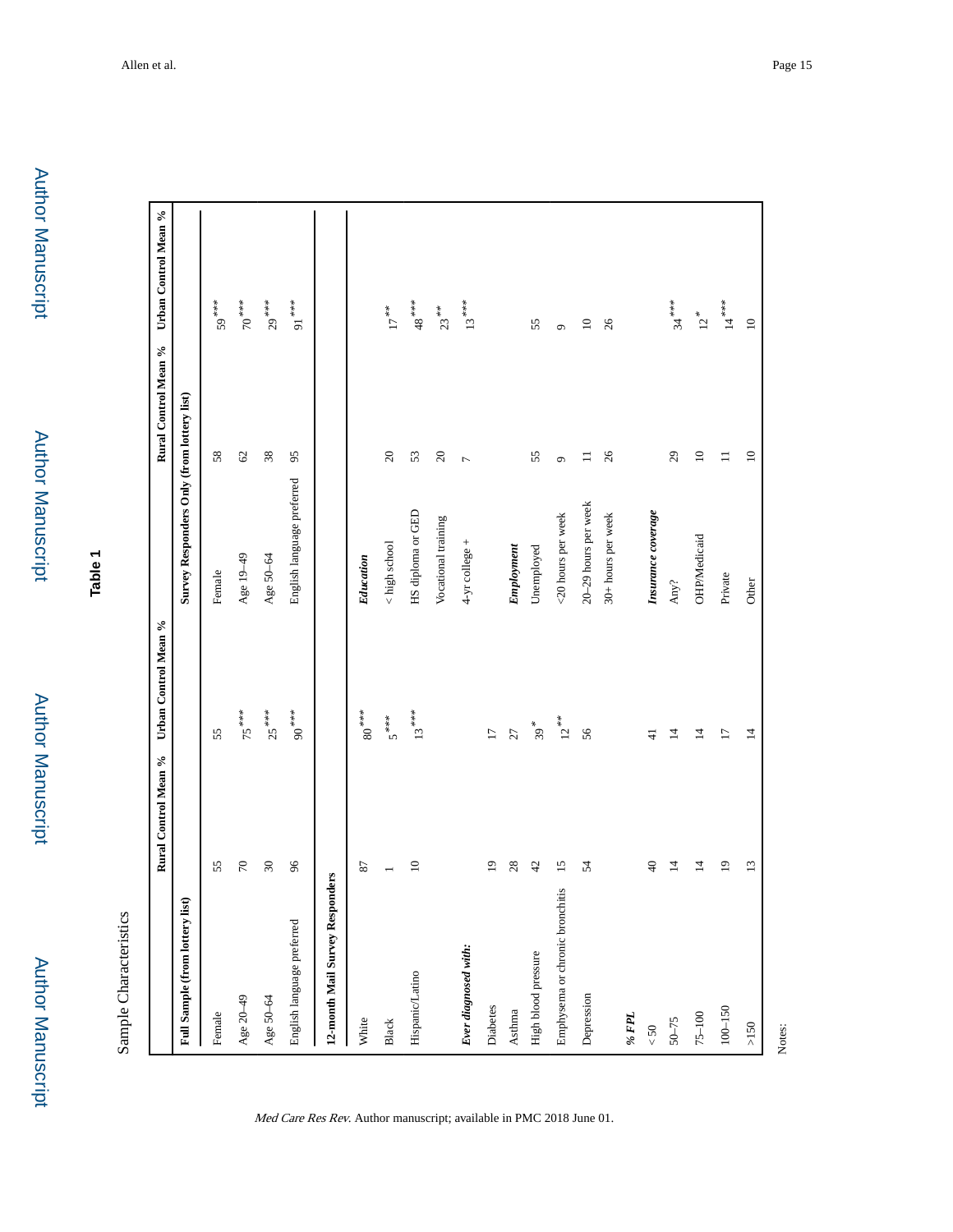\*\*<br> $p < 01$ ,

\*\*\*  $p<.001$ . Lottery list data is from the Department of Medical Assistance Programs (DMAP) in the Oregon Health Authority. Survey data is from the Oregon Health Insurance Experiment 12 month survey, available<br>at: http://www.nber.org/o Lottery list data is from the Department of Medical Assistance Programs (DMAP) in the Oregon Health Authority. Survey data is from the Oregon Health Insurance Experiment 12 month survey, available at: <http://www.nber.org/oregon/data.html>. Numbers are in percentage points.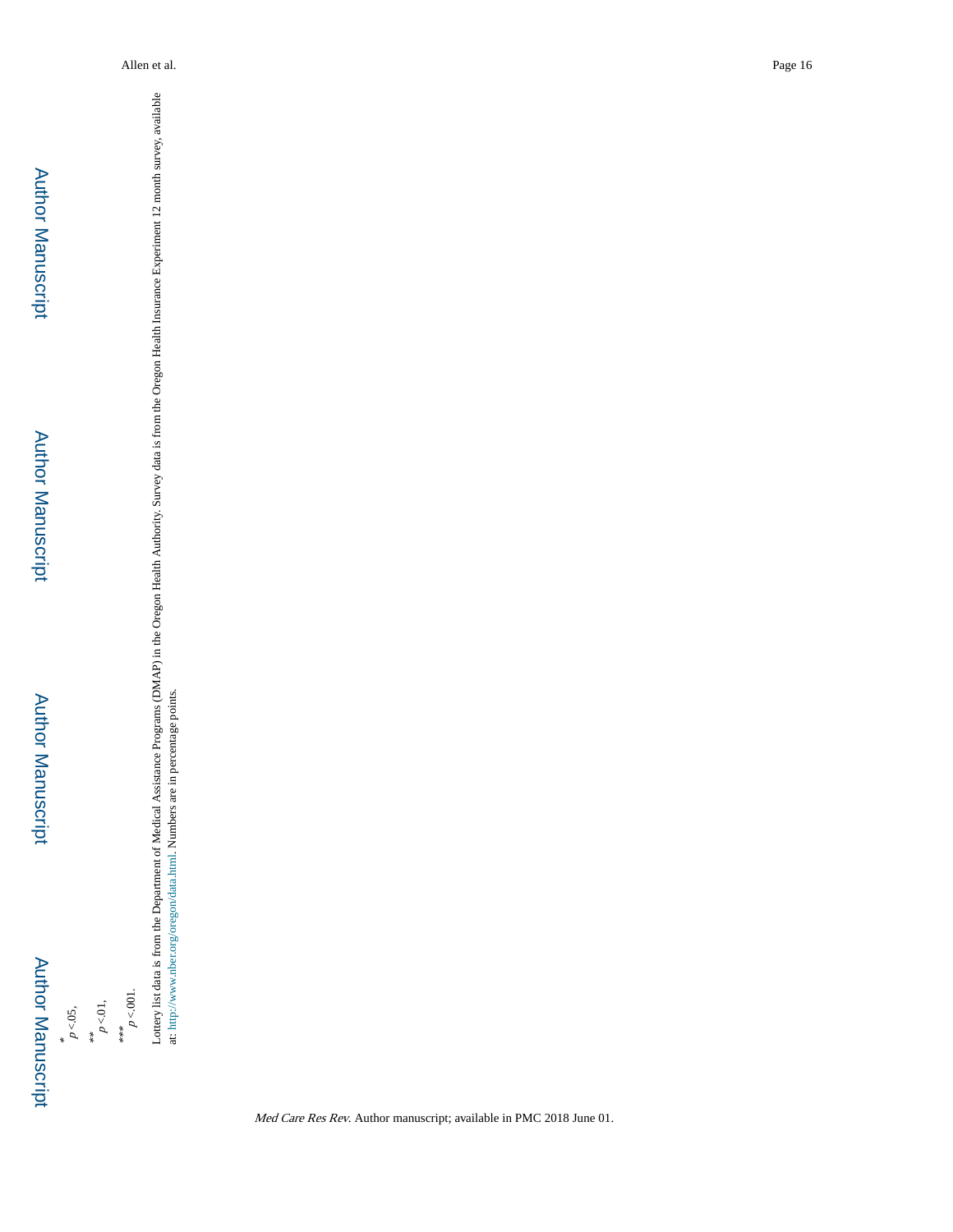**Table 2**

Baseline Comparisons Between Urban and Rural Survey Responders. Baseline Comparisons Between Urban and Rural Survey Responders.

|                                             | Model Constant | Rural-Urban Difference | Robust Standard Error | p-Value |
|---------------------------------------------|----------------|------------------------|-----------------------|---------|
| Access and Use                              |                |                        |                       |         |
| Usual Source of Care (USC)                  | 0.66           | $-0.08$                | 0.012                 | 0.000   |
| Clinic-based USC                            | 0.65           | $-0.11$                | 0.013                 | 0.000   |
| Any primary care visit                      | 0.63           | $-0.04$                | 0.012                 | $0.000$ |
| # of primary care visits                    | 2.30           | $-0.11$                | 0.070                 | 0.103   |
| Any emergency room (ER) visits              | 0.11           | $0.01\,$               | 0.010                 | 0.368   |
| # of ER visits                              | 0.13           | $0.01$                 | 0.024                 | 0.817   |
| Needs Met                                   |                |                        |                       |         |
| Needed medical care                         | 0.50           | $-0.02$                | 0.010                 | 0.071   |
| Medical needs met                           | 0.95           | $-0.00$                | 0.013                 | 0.993   |
| Needs not met, cost                         | $-0.04$        | $-0.01$                | 0.012                 | 0.294   |
| Needs not met, couldn't get an appointment  | 0.02           | $0.00\,$               | 0.005                 | 0.811   |
| Needed prescription (Rx) in past 6 months   | 0.52           | $-0.01$                | 0.011                 | 0.366   |
| Any prescriptions filled                    | 0.47           | $-0.02$                | 0.012                 | 0.226   |
| Rx needs met                                | 0.96           | $0.01\,$               | 0.012                 | 0.380   |
| Rx needs not met, cost                      | $-0.00$        | $-0.02$                | 0.011                 | 0.034   |
| Rx needs not met, no doctor                 | $-0.00$        | 0.03                   | $0.007$               | $0.000$ |
| Needed dental in the past 6 months          | 0.45           | $0.01\,$               | 0.011                 | 0.282   |
| Dental needs met                            | 0.83           | $-0.01$                | 0.012                 | 0.268   |
| <b>Health-related outcomes</b>              |                |                        |                       |         |
| Health is good, very good, or excellent     | 0.50           | 0.03                   | 0.012                 | 0.027   |
| Health is poor                              | 0.15           | $-0.01$                | $\,0.008$             | 0.122   |
| Health has gotten better or stayed the same | 0.86           | $-0.00$                | 0.011                 | 0.992   |
| # of bad (not good) days of physical health | 10.42          | $-1.07$                | 0.290                 | $0.000$ |
| # of bad (not good) days of mental health   | 6.23           | $-0.02$                | 0.300                 | 0.945   |
| # of days impaired in usual activities      | 6.84           | $-0.57$                | 0.266                 | 0.032   |
| <b>Financial outcomes</b>                   |                |                        |                       |         |
| Had out of pocket medical expenses          | 0.75           | $-0.03$                | 0.012                 | 0.016   |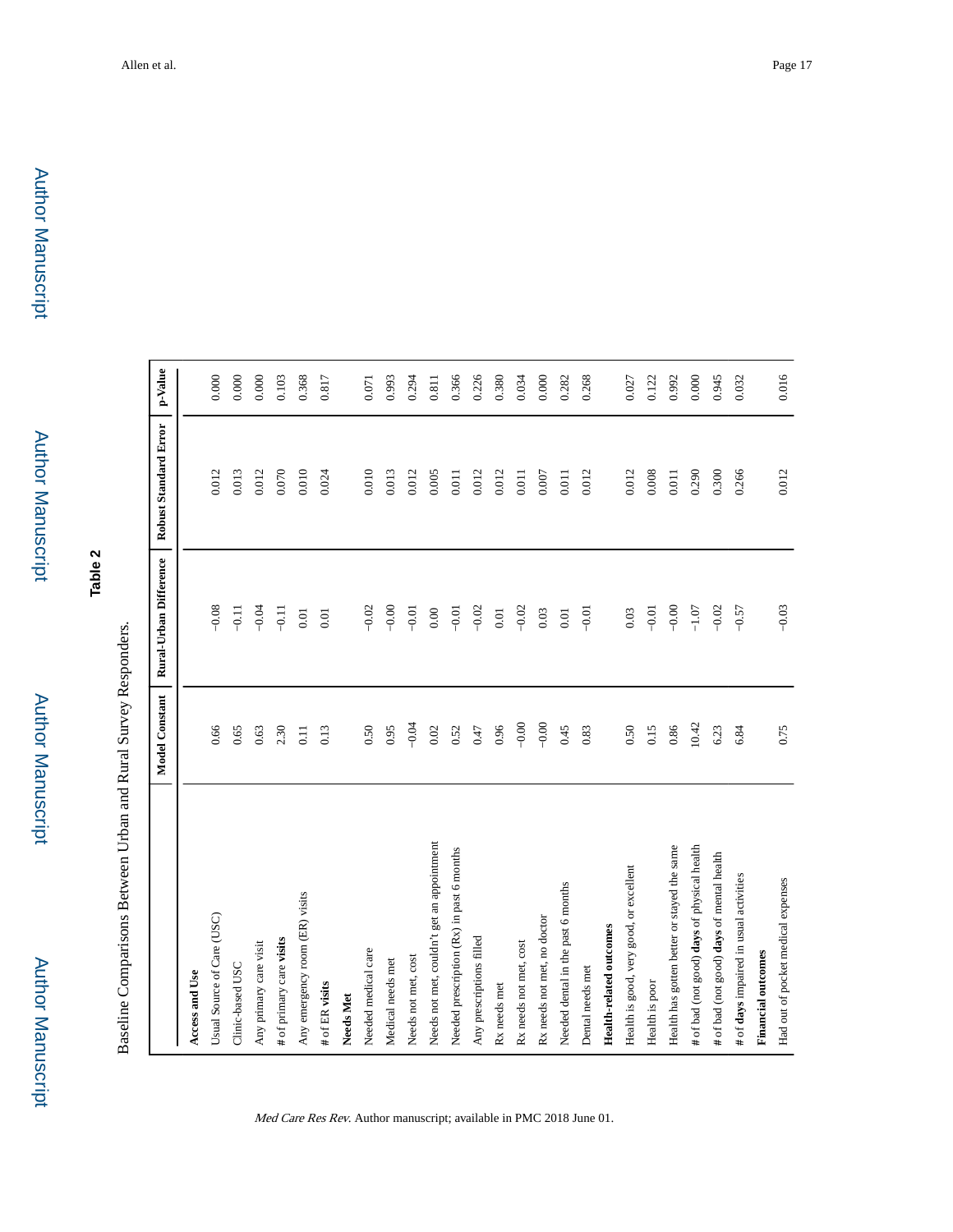Author Manuscript Author Manuscript

Author Manuscript

Author Manuscript

|                                                        |                   |         | Model Constant   Rural-Urban Difference   Robust Standard Error   p-Value |       |
|--------------------------------------------------------|-------------------|---------|---------------------------------------------------------------------------|-------|
| Currently owes \$\$ for health care costs              | $0.\overline{3}0$ | $-0.02$ | 0.012                                                                     | 0.170 |
| Borrowed \$\$ or skipped paying bills d/t medical debt | 0.22              | $-0.05$ | 0.013                                                                     | 000(  |
| Was retused medical care due to existing medical debt  | $-0.01$           | ี<br>วิ | 0.007                                                                     | 0.049 |

adjusted by race, ethnicity, private insurance, education, gender, age, and English language preferred. Columns are in decimals, except where indicated in **bold (# of visits or days).** Rural is the referent adjusted by race, ethnicity, private insurance, education, gender, age, and English language preferred. Columns are in decimals, except where indicated in **bold (# of visits or days).** Rural is the referent category, see Notes: Data are from the Oregon Health Insurance Experiment 0 month surveys, available at:  $\text{http://www.nber.org/or.com/data.html}$ . Overlap 0 and 12 month sample N = 9.389. OLS regressions were Notes: Data are from the Oregon Health Insurance Experiment 0 month surveys, available at: <http://www.nber.org/oregon/data.html>. Overlap 0 and 12 month sample N = 9,389. OLS regressions were category, see Appendix A for additional survey questions and coding.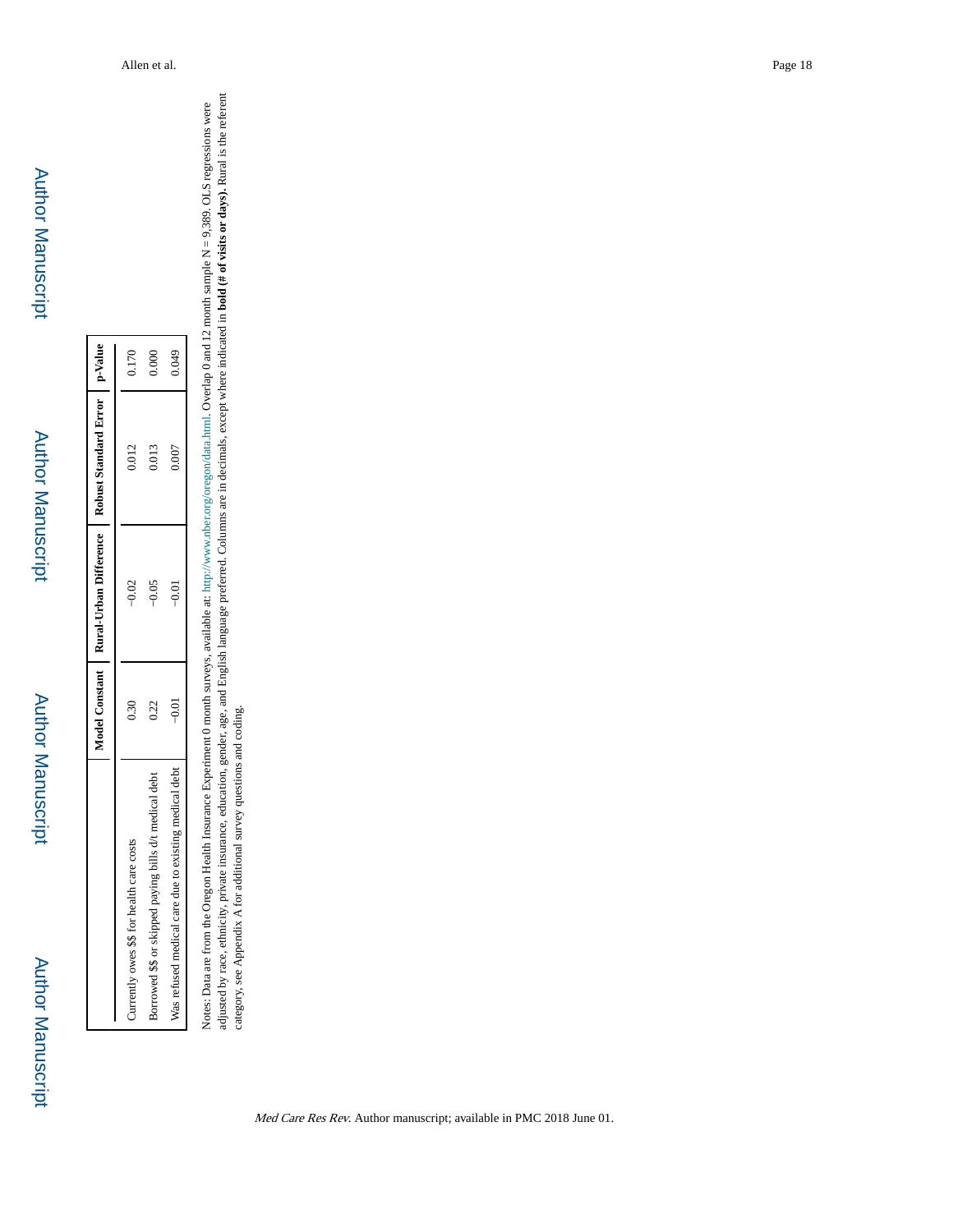Author Manuscript**Author Manuscript** 

Author Manuscript

**Author Manuscript** 

# **Table 3**

Heterogeneous Treatment Effects of Medicaid by Urban/Rural Status Heterogeneous Treatment Effects of Medicaid by Urban/Rural Status

|                                                                | <b>Model Constant</b> | LATE of Medicaid (SE),<br>p-value | Urban/Rural (SE), p-value   | <b>LATE of Medicaid</b><br>and Urban/Rural<br>(SE) Interaction | p-value of Interaction |
|----------------------------------------------------------------|-----------------------|-----------------------------------|-----------------------------|----------------------------------------------------------------|------------------------|
| Access and Use                                                 |                       |                                   |                             |                                                                |                        |
| Usual Source of Care (USC)                                     | 0.68                  | $0.17(0.043)$ ***                 | $-0.08(0.016)$ ***          | 0.03(0.051)                                                    | 0.580                  |
| Clinic-based USC                                               | 0.50                  | $0.31(0.052)$ ***                 | $-0.09(0.019)$ ***          | 0.05(0.060)                                                    | 0.443                  |
| Has primary care provider (PCP)                                | 0.48                  | $0.27(0.050)$ ***                 | $-0.06 (-0.018)$ **         | 0.02(0.057)                                                    | 0.712                  |
| Any primary care visit                                         | 0.58                  | $0.20(0.047)$ ***                 | $-0.03(0.017)$              | 0.02(0.054)                                                    | 0.703                  |
| # of primary care visits                                       | 1.78                  | $1.66(0.652)$ <sup>*</sup>        | 0.04(0.178)                 | $-0.36(0.706)$                                                 | 0.614                  |
| Any emergency room (ER) visits                                 | 0.27                  | 0.01(0.043)                       | $-0.01(0.016)$              | 0.01(0.050)                                                    | 0.814                  |
| # of ER visits                                                 | 0.47                  | 0.11(0.106)                       | 0.07(0.044)                 | $-0.13(0.139)$                                                 | 0.356                  |
| Prevention                                                     |                       |                                   |                             |                                                                |                        |
| Has ever had cholesterol checked                               | 0.61                  | $0.14\,(0.048)$ **                | 0.00(0.018)                 | $-0.03(0.056)$                                                 | 0.596                  |
| Has ever had a blood test for high blood sugar                 | 0.59                  | $0.10\left( 0.048\right) ^{\ast}$ | $-0.01(0.018)$              | $-0.01(0.056)$                                                 | 0.899                  |
| Has had a mammogram in the past year (women 40 +years only)    | 0.25                  | $0.19(0.073)$ **                  | 0.00(0.025)                 | $-0.01(0.085)$                                                 | 0.944                  |
| Has had a pap test or pap smear in last 12 months (women only) | 0.28                  | $0.26(0.063)$ ***                 | $0.06(0.039)$ <sup>*</sup>  | $-0.11(0.074)$                                                 | 0.143                  |
| Currently smokes some days or every day                        | 0.48                  | 0.03(0.05)                        | $-0.04(0.018)$ **           | $-0.04(0.058)$                                                 | 0.498                  |
| Advised to quit smoking in the last 12 months                  | 0.45                  | $0.17(0.063)$ **                  | $-0.04(0.03)$               | 0.05(0.074)                                                    | 0.498                  |
| Needs Met and Quality                                          |                       |                                   |                             |                                                                |                        |
| Care is good, very good, or excellent                          | 0.63                  | $0.21(0.052)$ ***                 | $0.06(0.022)$ **            | $-0.09(0.060)$                                                 | 0.111                  |
| Needed medical care                                            | 0.77                  | 0.01(0.043)                       | $-0.02(-0.016)$             | 0.00(0.050)                                                    | 0.952                  |
| Medical needs met                                              | 0.58                  | $0.27(0.043)$ ***                 | 0.03(0.016)                 | $-0.04(0.049)$                                                 | 0.394                  |
| Needs not met, cost                                            | 0.35                  | $-0.30(0.038)$ ***                | $-0.03(0.015)$ <sup>*</sup> | 0.04(0.043)                                                    | 0.361                  |
| Needs not met, couldn't get an appointment                     | 0.03                  | $-0.01(0.013)$                    | 0.00(0.005)                 | 0.02(0.016)                                                    | 0.282                  |
| Needed prescription (Rx) in past 6 months                      | 0.74                  | 0.05(0.044)                       | $-0.03(-0.016)$             | 0.00(0.051)                                                    | 1.000                  |
| Any prescriptions filled                                       | 0.66                  | 0.08(0.053)                       | $-0.05(0.020)$ *            | 0.01(0.062)                                                    | 0.851                  |
| Rx needs met                                                   | 0.69                  | $0.22(0.037)$ ***                 | 0.02(0.014)                 | $-0.03(0.043)$                                                 | 0.463                  |